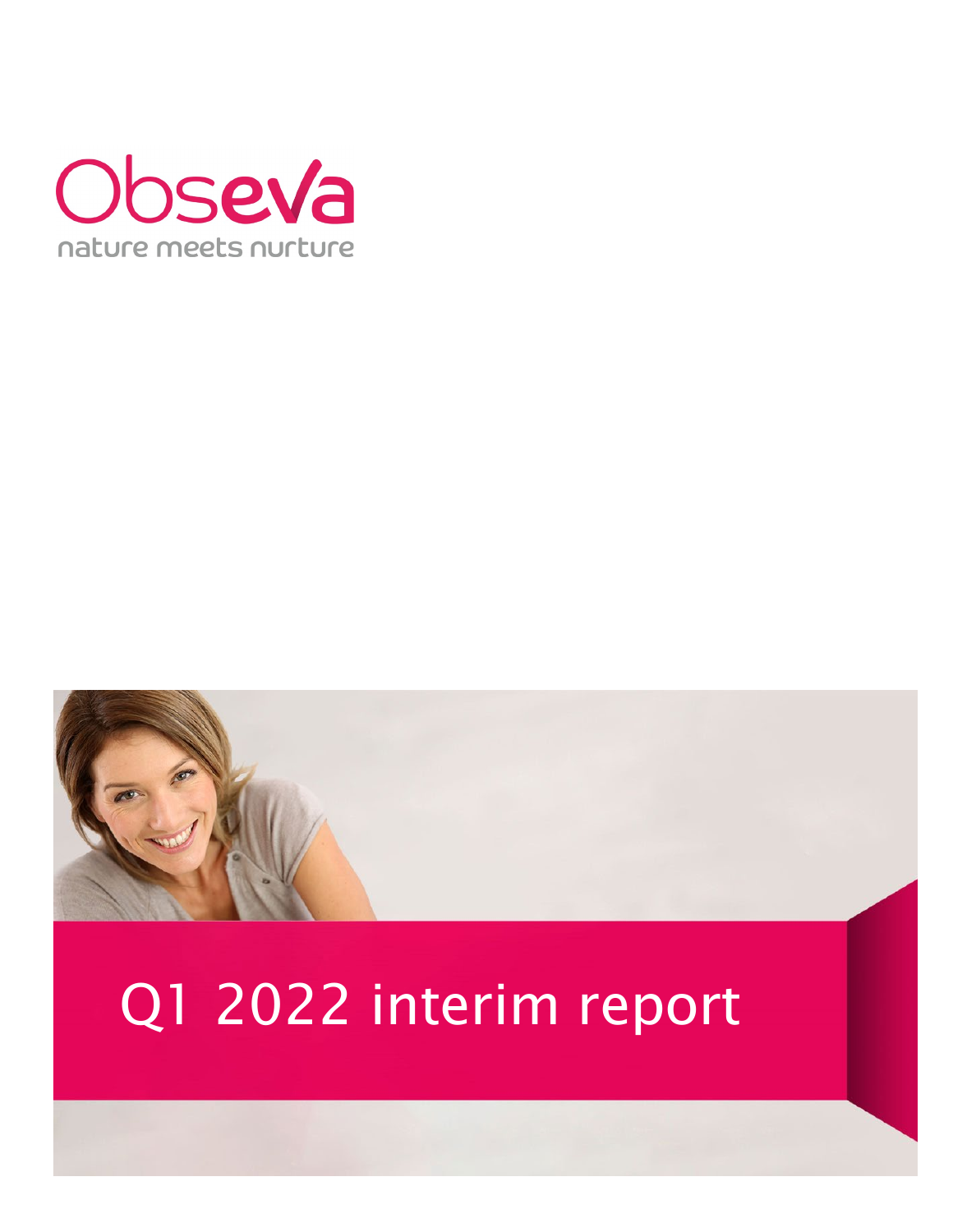### **Interim Condensed Consolidated IFRS Financial Statements for the three-month period ended March 31, 2022**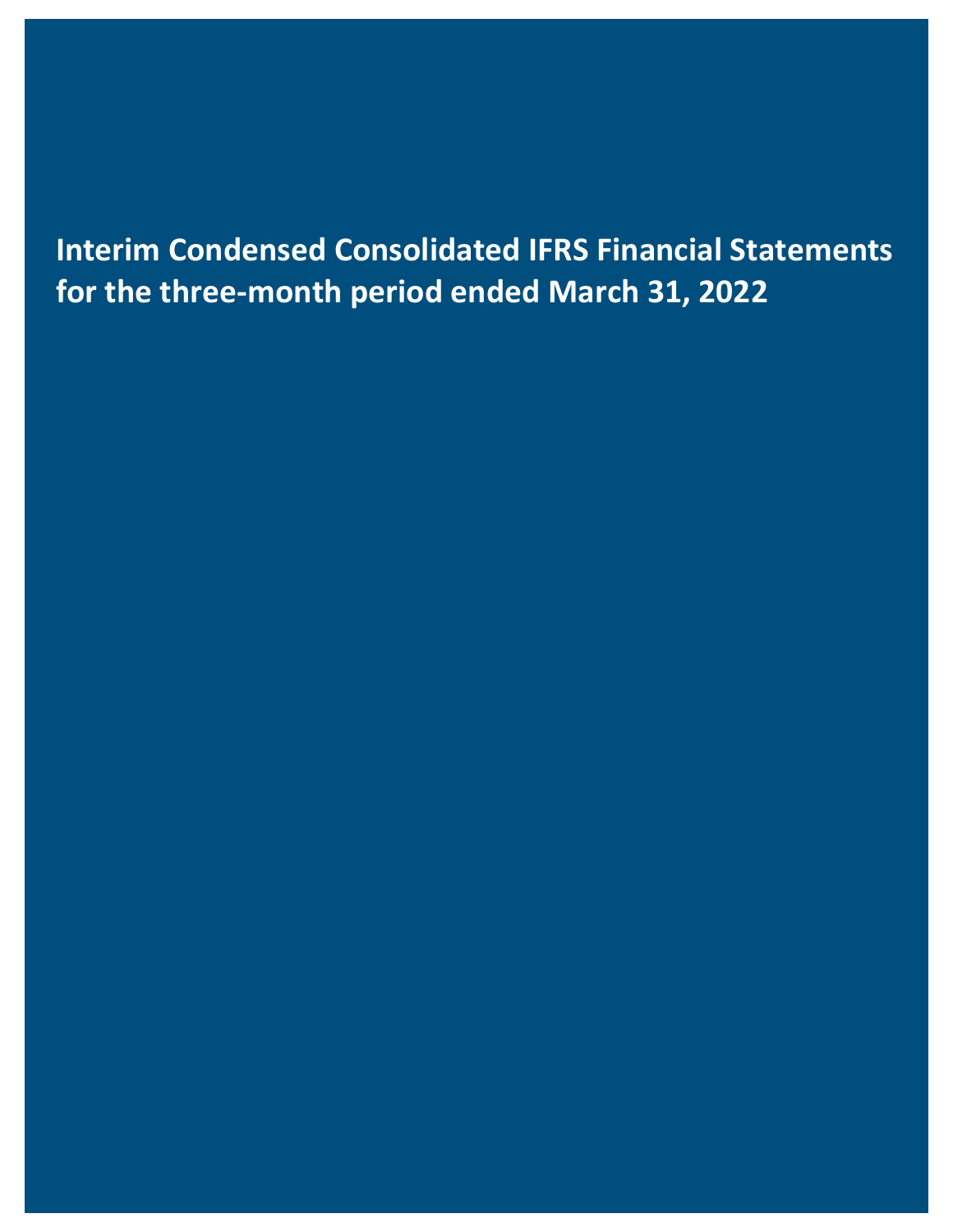#### **Interim Condensed Consolidated IFRS Financial Statements for the three-month period ended March 31, 2022**

#### **Unaudited Condensed Consolidated Balance Sheets**

| $(in$ USD '000)                             | <b>Notes</b>   | March 31,<br>2022 | December 31,<br>2021 |
|---------------------------------------------|----------------|-------------------|----------------------|
| <b>ASSETS</b>                               |                |                   |                      |
| <b>Current assets</b>                       |                |                   |                      |
| Cash and cash equivalents                   | $\overline{4}$ | 57,553            | 54,734               |
| Other receivables                           |                | 953               | 3,560                |
| Prepaid expenses                            |                | 5,756             | 5,223                |
| <b>Total current assets</b>                 |                | 64,262            | 63,517               |
| <b>Non-current assets</b>                   |                |                   |                      |
| Right-of-use assets                         |                | 521               | 625                  |
| Furniture, fixtures and equipment           |                | 63                | 58                   |
| Intangible assets                           | 5              | 23,903            | 24,503               |
| Other long-term assets                      |                | 395               | 288                  |
| <b>Total non-current assets</b>             |                | 24,882            | 25,474               |
| <b>Total assets</b>                         |                | 89,144            | 88,991               |
| <b>LIABILITIES AND SHAREHOLDERS' EQUITY</b> |                |                   |                      |
| <b>Current liabilities</b>                  |                |                   |                      |
| Other payables and current liabilities      |                | 4,734             | 9,038                |
| Accrued expenses                            |                | 15,421            | 13,783               |
| Current lease liabilities                   |                | 624               | 686                  |
| <b>Total current liabilities</b>            |                | 20,779            | 23,507               |
| <b>Non-current liabilities</b>              |                |                   |                      |
| Non-current lease liabilities               |                | 119               | 240                  |
| Non-current borrowings                      | 6              | 33,134            | 25,733               |
| Post-employment obligations                 |                | 6,563             | 6,581                |
| Other long-term liabilities                 |                | 584               | 591                  |
| <b>Total non-current liabilities</b>        |                | 40,400            | 33,145               |
| Shareholders' equity                        |                |                   |                      |
| Share capital                               |                | 6,812             | 6,489                |
| Share premium                               |                | 436,694           | 430,630              |
| Reserves                                    |                | 33,236            | 32,195               |
| Accumulated losses                          |                | (448, 777)        | (436, 975)           |
| <b>Total shareholders' equity</b>           | $\overline{7}$ | 27,965            | 32,339               |
| Total liabilities and shareholders' equity  |                | 89,144            | 88,991               |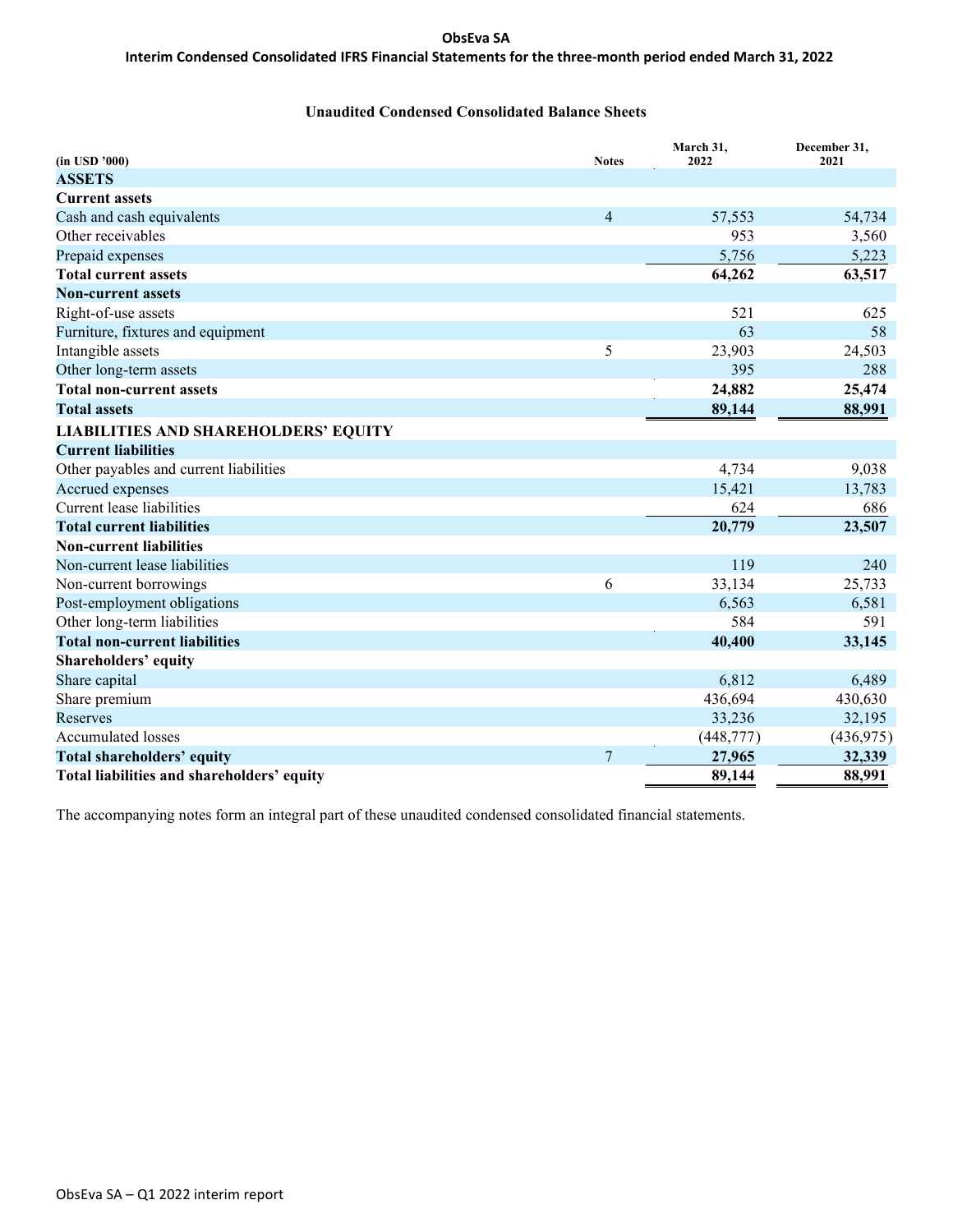#### **Interim Condensed Consolidated IFRS Financial Statements for the three-month period ended March 31, 2022**

#### **Unaudited Condensed Consolidated Statements of Comprehensive Loss**

| (in USD '000, except per share data)             |              | Three-month period<br>ended March 31, |           |
|--------------------------------------------------|--------------|---------------------------------------|-----------|
|                                                  | <b>Notes</b> | 2022                                  | 2021      |
| Operating income other than revenue              |              | 2,237                                 | 6         |
| <b>OPERATING EXPENSES</b>                        |              |                                       |           |
| Research and development expenses                | 9            | (5,608)                               | (15,516)  |
| General and administrative expenses              |              | (7,233)                               | (4,191)   |
| <b>Total operating expenses</b>                  |              | (12, 841)                             | (19,707)  |
| <b>OPERATING LOSS</b>                            |              | (10, 604)                             | (19,701)  |
| Finance income                                   |              | 1,933                                 | 629       |
| Finance expense                                  |              | (3,077)                               | (911)     |
| <b>NET LOSS BEFORE TAX</b>                       |              | (11,748)                              | (19,983)  |
| Income tax expense                               | 10           | (53)                                  | (21)      |
| <b>NET LOSS FOR THE PERIOD</b>                   |              | (11, 801)                             | (20, 004) |
| Net loss per share                               |              |                                       |           |
| Basic                                            | 11           | (0.14)                                | (0.29)    |
| Diluted                                          | 11           | (0.14)                                | (0.29)    |
| <b>TOTAL OTHER COMPREHENSIVE INCOME / (LOSS)</b> |              |                                       |           |
| <b>TOTAL COMPREHENSIVE LOSS FOR THE PERIOD</b>   |              | (11, 801)                             | (20, 004) |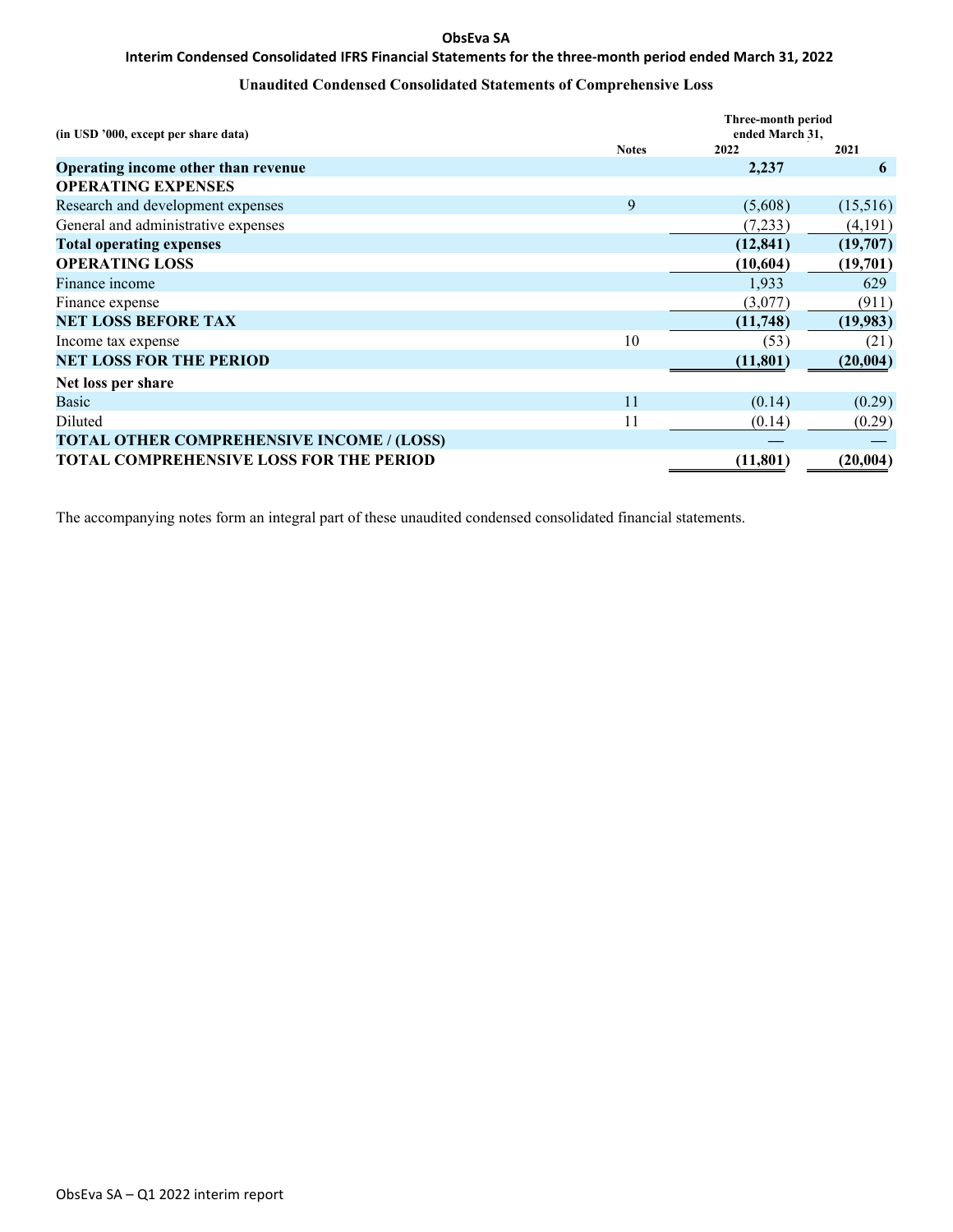#### **Interim Condensed Consolidated IFRS Financial Statements for the three-month period ended March 31, 2022**

#### **Unaudited Condensed Consolidated Statements of Cash Flows**

|                                                               |              |           | Three-month period<br>ended March 31, |
|---------------------------------------------------------------|--------------|-----------|---------------------------------------|
| $(in$ USD $'000)$                                             | <b>Notes</b> | 2022      | 2021                                  |
| NET LOSS BEFORE TAX FOR THE PERIOD                            |              | (11, 748) | (19,982)                              |
| Adjustments for:                                              |              |           |                                       |
| Depreciation expense                                          |              | 115       | 178                                   |
| Post-employment (benefit) / cost                              |              | 64        | 115                                   |
| Share-based compensation expense                              |              | 1,041     | 2,019                                 |
| Finance expense, net                                          |              | 1,143     | 282                                   |
| Other operating income                                        |              | (2,237)   |                                       |
| Changes in operating assets and liabilities:                  |              |           |                                       |
| Other receivables                                             |              | 2,607     | 11                                    |
| Prepaid expenses, deferred costs and other long-term assets   |              | (534)     | 782                                   |
| Other payables and current liabilities                        |              | (4,366)   | (5,113)                               |
| Accrued expenses and other long-term liabilities              |              | (1, 336)  | 373                                   |
| NET CASH FLOWS USED IN OPERATING ACTIVITIES                   |              | (15,251)  | (21, 335)                             |
| Net proceeds from disposal of intangible assets               |              | 5,691     |                                       |
| Payments for plant and equipment                              |              | (4)       |                                       |
| Acquisition of a license                                      |              |           | (4)                                   |
| NET CASH FLOWS USED IN INVESTING ACTIVITIES                   |              | 5,687     | (4)                                   |
| Proceeds from issuance of shares                              |              | 5,664     | 38,339                                |
| Proceeds from issuance of convertible debt                    |              | 8,610     |                                       |
| Proceeds from issuance of warrants                            |              | 915       |                                       |
| Proceeds from exercise of warrants                            |              |           | 22,117                                |
| Issuance costs related to convertible debt and warrant        |              | (1,696)   |                                       |
| Share issuance costs                                          |              | (196)     | (1,358)                               |
| Principal elements of lease payments                          |              | (176)     | (167)                                 |
| Interest paid                                                 |              | (927)     | (561)                                 |
| NET CASH FLOWS FROM FINANCING ACTIVITIES                      |              | 12,194    | 58,370                                |
| Net increase in cash and cash equivalents                     |              | 2,630     | 37,031                                |
| Cash and cash equivalents at January 1,                       |              | 54,734    | 31,183                                |
| Effects of exchange rate changes on cash and cash equivalents |              | 189       | (216)                                 |
| Cash and cash equivalents at March 31,                        |              | 57,553    | 67,998                                |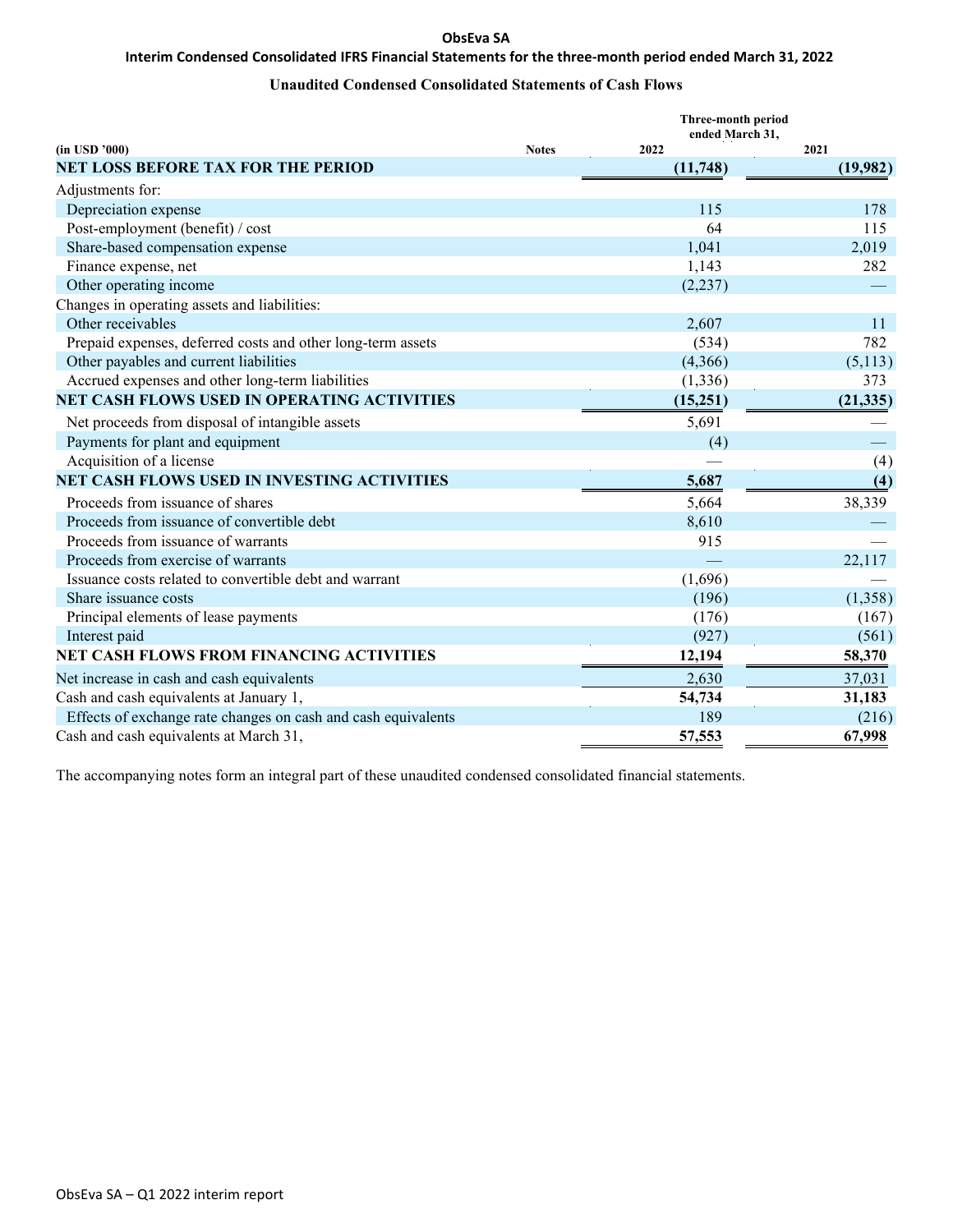#### **Interim Condensed Consolidated IFRS Financial Statements for the three-month period ended March 31, 2022**

#### **Unaudited Condensed Consolidated Statements of Changes in Equity**

| $(in$ USD $'000)$                            | <b>Share</b><br>capital | <b>Treasury</b><br>shares | <b>Share</b><br>premium | <b>Reserves</b> | <b>Accumulated</b><br>losses | <b>Total</b> |
|----------------------------------------------|-------------------------|---------------------------|-------------------------|-----------------|------------------------------|--------------|
| <b>January 1, 2021</b>                       | 4,878                   | (304)                     | 356,822                 | 26,353          | (379, 395)                   | 8,354        |
| Loss for the period                          |                         |                           |                         |                 | (20,004)                     | (20,004)     |
| Other comprehensive loss                     |                         |                           |                         |                 |                              |              |
| <b>Total comprehensive loss</b>              |                         |                           |                         |                 | (20, 004)                    | (20, 004)    |
| Issuance of treasury shares                  | 1,515                   | (1,515)                   | $\Omega$                |                 |                              |              |
| Issuance of shares - ATM program             | $\theta$                | 882                       | 37,457                  |                 |                              | 38,339       |
| Share issuance costs                         |                         | $\boldsymbol{0}$          | (1,358)                 |                 |                              | (1,358)      |
| Exercise of warrants                         | 555                     |                           | 21,562                  |                 |                              | 22,117       |
| Share-based remuneration                     |                         |                           |                         | 2,019           |                              | 2,019        |
| March 31, 2021                               | 6,948                   | (938)                     | 414,483                 | 28,373          | (399, 399)                   | 49,467       |
|                                              |                         |                           |                         |                 |                              |              |
| <b>January 1, 2022</b>                       | 6,948                   | (459)                     | 430,629                 | 32,196          | (436, 976)                   | 32,338       |
| Loss for the period                          |                         |                           |                         |                 | (11, 801)                    | (11, 801)    |
| Other comprehensive loss                     |                         |                           |                         |                 |                              |              |
| <b>Total comprehensive loss</b>              |                         |                           |                         |                 | (11, 801)                    | (11, 801)    |
| Issuance of treasury shares                  | 1,947                   | (1, 947)                  |                         |                 |                              |              |
| Issuance of shares - ATM program             |                         | 323                       | 5,341                   |                 |                              | 5,664        |
| Share issuance costs - ATM program           |                         |                           | (196)                   |                 |                              | (196)        |
| Value of the conversion rights - convertible |                         |                           |                         |                 |                              |              |
| notes                                        |                         |                           | 198                     |                 |                              | 198          |
| Reclassification of warrants                 |                         |                           | 722                     |                 |                              | 722          |
| Share-based remuneration                     |                         |                           |                         | 1,040           |                              | 1,040        |
| <b>March 31, 2022</b>                        | 8,895                   | (2,083)                   | 436,694                 | 33,236          | (448, 777)                   | 27,965       |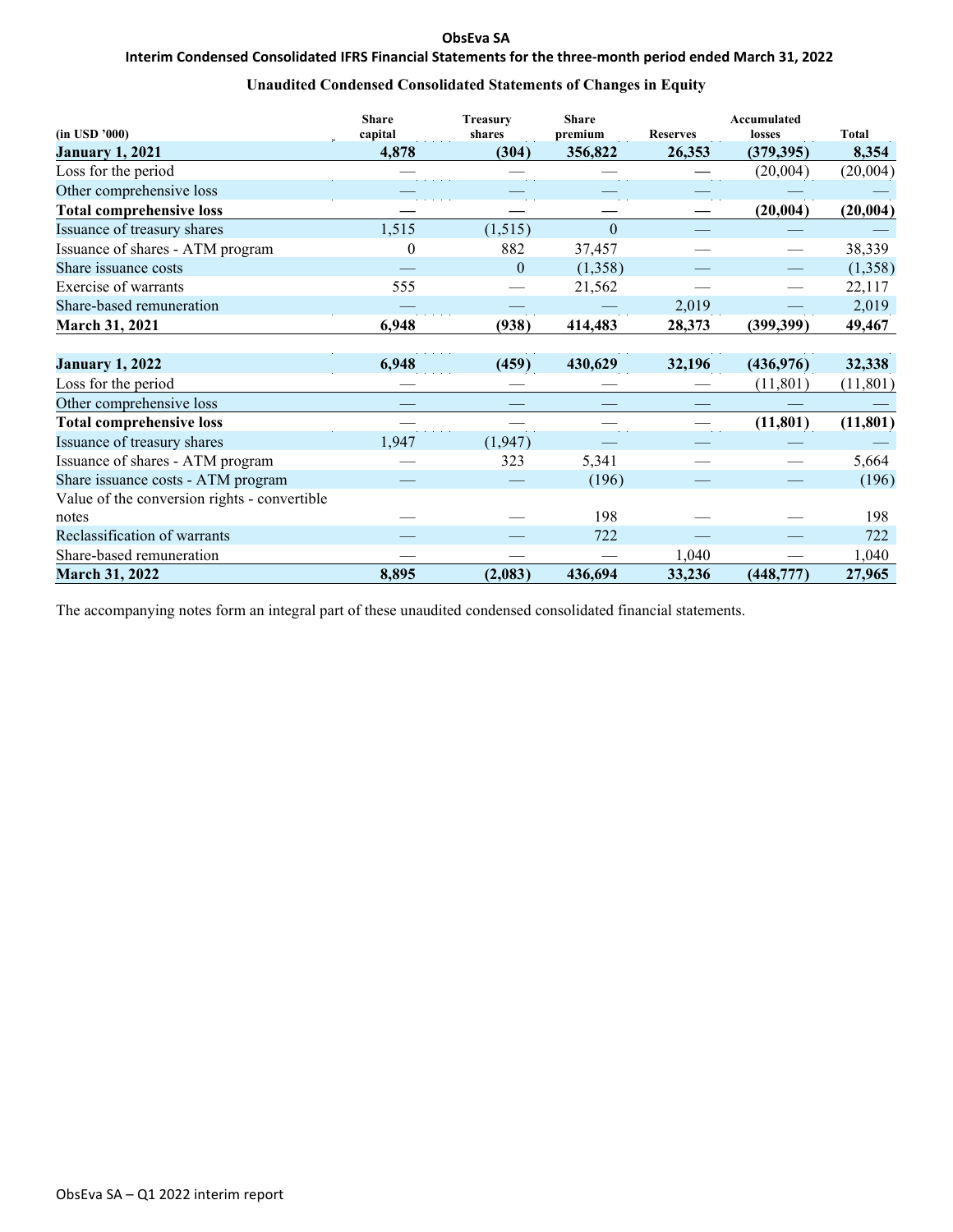#### **Interim Condensed Consolidated IFRS Financial Statements for the three-month period ended March 31, 2022**

#### **Notes to the Unaudited Condensed Consolidated Financial Statements**

#### **1. General information**

ObsEva SA (the "Company") was founded on November 14, 2012, and its address is 12 Chemin des Aulx, 1228 Plan-les-Ouates, Geneva, Switzerland. The terms "ObsEva" or "the Group" refer to ObsEva SA together with its subsidiaries included in the scope of consolidation (note 2.3).

The Group is focused on the development and commercialization of novel therapeutics to improve women's reproductive health and pregnancy. The Group has a portfolio of two mid- to late-stage development in-licensed compounds (linzagolix and nolasiban) and one out-licensed mid- to late-stage development product (ebopiprant). The Group has no currently marketed products.

These condensed consolidated financial statements are presented in dollars of the United States (USD), rounded to the nearest thousand, except share and per share data, and have been prepared on the basis of the accounting principles described in note 2.

These condensed consolidated financial statements were authorized for issue by the Audit Committee of the Company's Board of Directors (the "Board of Directors") on May 3, 2022.

#### **2. Accounting principles and scope of consolidation**

#### **2.1 Basis of preparation and accounting principles**

These unaudited three-month interim condensed consolidated financial statements (the "condensed consolidated financial statements") are prepared in accordance with International Accounting Standard ("IAS") 34 *Interim Financial Reporting* as issued by the International Accounting Standards Board (the "IASB").

#### *Accounting policies*

Accounting policies used in the preparation and presentation of these condensed consolidated financial statements are consistent with those used in the consolidated financial statements for the year ended December 31, 2021 (the "annual financial statements"), which should be read in conjunction with these condensed consolidated financial statements as they provide an update of previously reported information.

#### *Revenue*

Revenue includes royalty and milestone income from the out-licensing of intellectual property when ObsEva retains an interest in the intellectual property through a license. Royalty income earned through a license is recognized when the underlying sales have occurred. Milestone income is recognized at the point in time when it is highly probable that the relevant milestone event criteria are met, and the risk of reversal of revenue recognition is remote.

#### *Going concern*

The Company has incurred recurring losses since inception, including net losses of USD 11.8 million for the three-month period ended March 31, 2022. As of March 31, 2022, the Company had accumulated losses of USD 479.6 million, of which USD 30.6 million were offset with share premium. The Company expects to continue to generate operating losses for the foreseeable future. As of March 31, 2022, the Company had cash and cash equivalents of USD 57.6 million. These interim condensed consolidated financial statements have been prepared assuming that the Company will continue as a going concern which contemplates the continuity of operations, realization of assets and the satisfaction of liabilities in the ordinary course of business. To date, the Company has funded its operations through equity and debt offerings and through payments from licensors. The Company believes that its current cash and cash equivalents are sufficient to fund its operating expenses into the fourth quarter of 2022 and this raises substantial doubt about the Company's ability to continue as a going concern. These factors individually and collectively indicate that a material uncertainty exists that may cast significant doubt about the Company's ability to continue as a going concern within one year from the date of the issuance of these unaudited condensed consolidated financial statements. The future viability of the Company is dependent on its ability to raise additional capital to finance its future operations. The Company may receive future milestone payments from licensors but that is dependent on achieving certain regulatory or commercial milestones that may never happen. The Company may seek additional funding through its active ATM program, public or private financings, debt financing or collaboration agreements. The sale of additional equity may dilute existing shareholders and newly issued shares may contain senior rights and preferences compared to currently outstanding common shares. Issued debt securities may contain covenants and limit the Company's ability to pay dividends or make other distributions to shareholders. The inability to obtain funding, as and when needed, would have a negative impact on the Company's financial condition and ability to pursue its business strategies. If the Company is unable to obtain the required funding to run its operations and to develop and commercialize its product candidates, the Company could be forced to delay, reduce or eliminate some or all of its research and development programs, product portfolio expansion or commercialization efforts, which could adversely affect its business prospects, or the Company may be unable to continue operations. Management continues to explore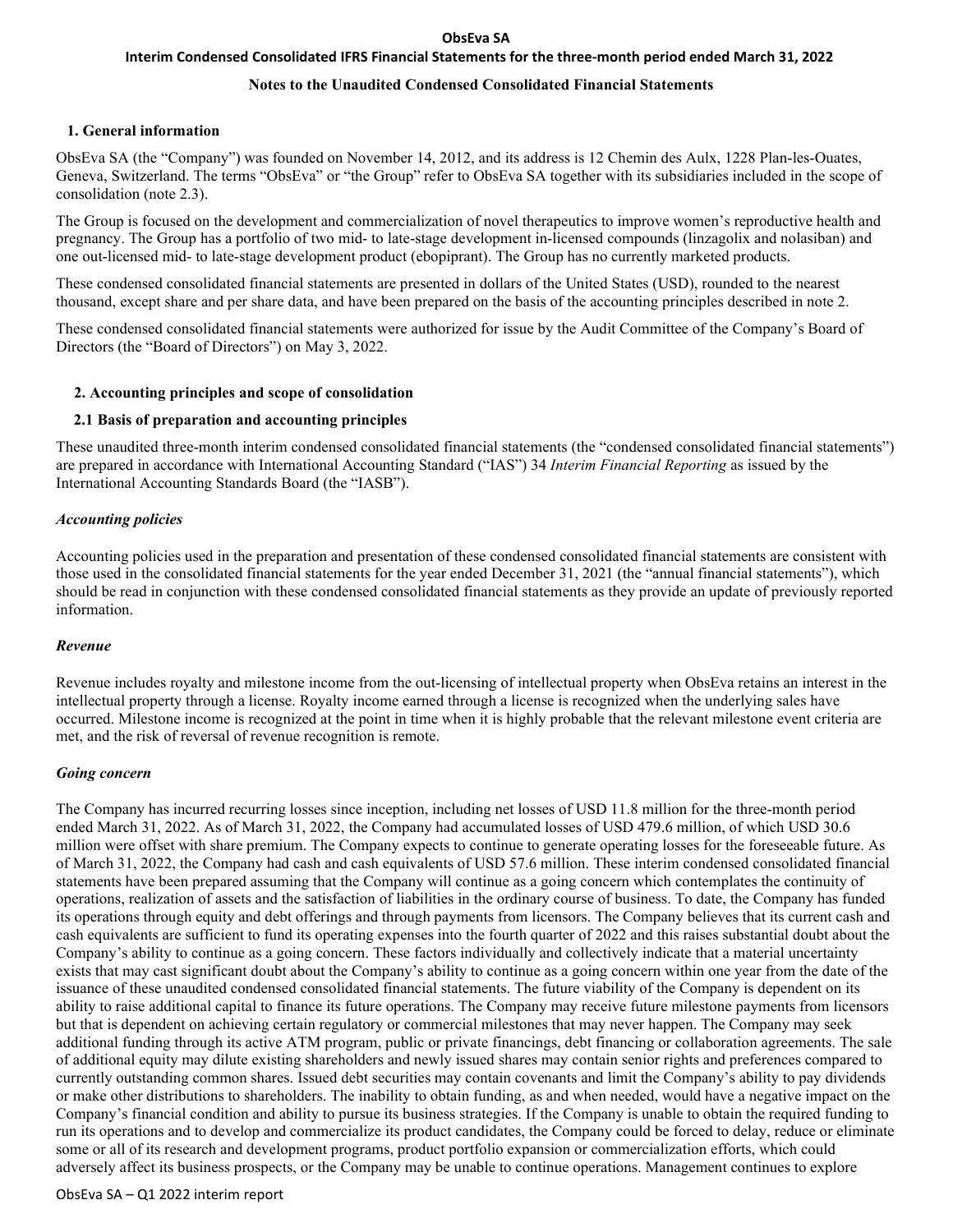#### **Interim Condensed Consolidated IFRS Financial Statements for the three-month period ended March 31, 2022**

options to obtain additional funding, including through collaborations with third parties related to the future potential development and/or commercialization of its product candidates. However, there is no assurance that the Company will be successful in raising funds, closing a collaboration agreement, obtaining sufficient funding on terms acceptable to the Company, or if at all, which could have a material adverse effect on the Group's business, results of operations and financial conditions.

#### **2.2 Use of estimates and assumptions**

The preparation of unaudited condensed consolidated financial statements requires management to make estimates and assumptions that affect the reported amounts of revenues, expenses, assets, liabilities and disclosure of contingent liabilities at the date of the interim financial statements. The Company bases the estimates on historical experience and on various other assumptions that the Company believes are reasonable, the results of which form the basis for making judgments about the carrying value of assets, liabilities and equity and the amount of revenues and expenses. If in the future such estimates and assumptions, which are based on management's best judgment at the date of the condensed consolidated financial statements, deviate from the actual circumstances, the original estimates and assumptions will be modified as appropriate during the period in which the circumstances change.

#### **2.3 Scope of consolidation**

The Company consolidates the financial operations of its four fully-owned subsidiaries, ObsEva Ireland Ltd, which is registered in Cork, Ireland and organized under the laws of Ireland, ObsEva Europe B.V., which is registered and organized under the laws of Netherlands, ObsEva Switzerland SA, which is registered and organized under the laws of Switzerland, and ObsEva USA Inc., which is registered and organized under the laws of Delaware, USA. ObsEva Ireland Ltd, ObsEva Europe B.V., and ObsEva Switzerland SA had no operations and no results of operations to report as of March 31, 2022 and 2021.

#### **3. Fair value estimation and financial instruments**

The carrying value less impairment provision of receivables and payables approximate their fair values due to their short-term nature.

All financial assets and liabilities, respectively, are held at their amortized cost.

The Group's financial assets and liabilities consist of cash and cash equivalents, other receivables, other payables and accruals which are classified as loans and receivables at amortized cost according to IFRS 9.

#### **4. Cash and cash equivalents**

| (in USD '000)                   | March 31,<br>2022 | December 31,<br>2021 |
|---------------------------------|-------------------|----------------------|
| Bank deposits                   | 57.553            | 54.734               |
| Interest bearing deposits       |                   |                      |
| Total cash and cash equivalents | 57,553            | 54,734               |

#### **5. Intangible assets**

As of March 31, 2022, the Group holds a number of licenses to develop and commercialize several biopharmaceutical product candidates, the value of which is recorded at USD 23.9 million (December 31, 2021: USD 24.5 million)

On February 10, 2022, the Company entered into a strategic licensing agreement with Theramex HQ UK Limited ("Theramex") to support the commercialization and market introduction of linzagolix across global markets outside of the U.S., Canada and Asia. Under the terms of the agreement, the Company is entitled to receive royalties of a mid-thirties percentage on commercial sales, which includes the cost of goods sold to Theramex. Furthermore, the agreement contains up to EUR72.75 million in upfront and milestone payments, including EUR5 million obtained upon signing, up to EUR13.75 million in development and commercial milestones and up to EUR54 million in sales-based milestones. This transaction results in partial derecognition of \$0.6 million of intangible assets related to the license to develop and commercialize linzagolix.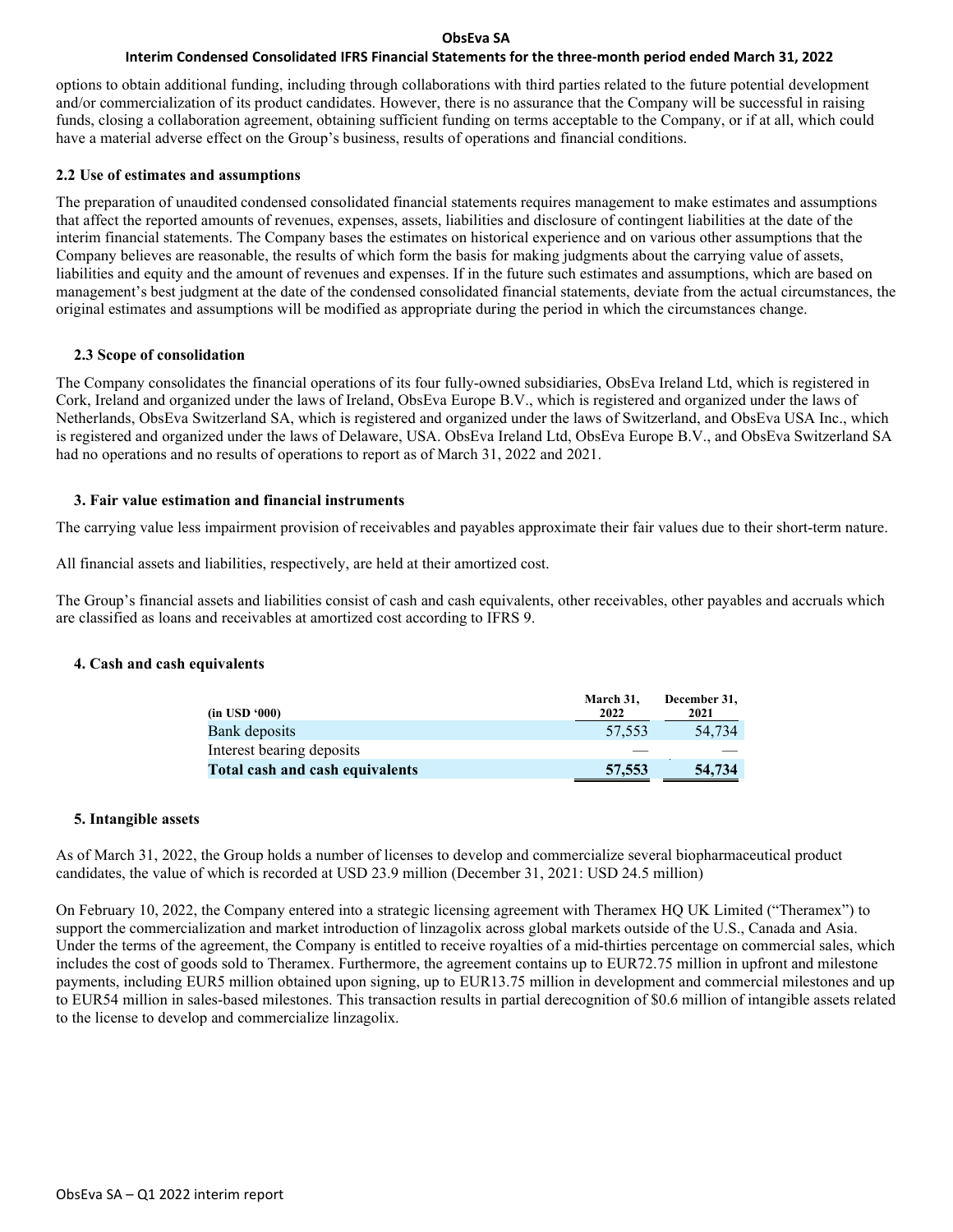#### **Interim Condensed Consolidated IFRS Financial Statements for the three-month period ended March 31, 2022**

#### **6. Borrowings**

In August 2019, the Company entered into a loan and security agreement ("the Oxford Credit Facility") with Oxford Finance LLC for a term loan of up to USD 75.0 million, subject to funding in three tranches. The Company received gross proceeds of USD 25.0 million, net of transaction costs of USD 0.3 million, from the first tranche of the Oxford Credit Facility upon entering into the agreement and used the funds for its various clinical trials programs. The Company could not draw the second tranche of USD 25.0 million due to the failure to meet the primary endpoint of the Phase 3 IMPLANT 4 clinical trial of nolasiban. Pursuant to an amendment to the Oxford Credit Facility signed in April 2020, the third tranche of USD 25.0 million was available to be drawn at any time between April 7, 2020 and August 1, 2024 upon request of the Company and at the lender's discretion. In October 2021, the Company repaid all amounts outstanding and terminated the Oxford Credit Facility.

In October 2021, the Company entered into a convertible note financing agreement (the "Securities Purchase Agreement") with certain funds and accounts managed by JGB Management Inc. ("JGB"), which is structured to provide up to USD 135 million in borrowing capacity, available in nine tranches. In connection with the first tranche which included a borrowing amount of USD 31.5 million (offer issue discount of USD 1.5 million), the Company received gross proceeds of USD 30.0 million at closing and used the proceeds to repay all amounts outstanding under the Company's existing Oxford Credit Facility. Upon payoff, the Oxford Credit Facility was terminated and the security interests in the Company's assets that secured the Oxford Credit Facility were released. At the time of the payoff, the carrying amount of the Oxford Credit Facility was USD 25.6 million and the actual payoff amount was USD27.0 million. The difference between the carrying amount and the payoff amount was USD 1.4 million and was recorded in finance expense on the Company's consolidated statement of comprehensive loss for the year ended December 31, 2021. The Company will issue senior secured convertible promissory notes (each, a "Note") for the debt funded at each tranche. Holders may convert all principal and interest under the Securities Purchase Agreement at any time into the Company's common shares at an initial conversion price of \$3.20 per share (the "Conversion Price"). The Conversion Price is subject to adjustment under certain circumstances in accordance with the terms of the Note Agreement. The Securities Purchase Agreement provides for the Company to potentially receive gross proceeds of USD 16.725 million from the third tranche and USD 13.125 million from each remaining tranche thereafter.

We are able to potentially receive gross proceeds of \$16.725 million from the third tranche and \$13.125 million from each remaining tranche thereafter pursuant to the Securities Purchase Agreement. The third tranche will be funded in May 2022 and each subsequent tranche will be funded 90 days after the preceding tranche. The subsequent tranches under the Securities Purchase Agreement will be available subject to us meeting certain conditions, including, among others, that our volume-weighted average price is not below \$3.00 per share for five or more trading days during the 30 days prior to a tranche funding date and that our shareholders approve, for purposes of complying with Nasdaq listing rules, the issuance of shares upon conversion of the notes or exercise of the warrants issued under the Securities Purchase Agreement. Our annual general meeting at which our shareholders will vote for purposes of complying with Nasdaq listing rules is expected to be held on May 18, 2022. However, even if we satisfy this condition, as of May 17, 2022, we have not met the minimum stock price condition for the third tranche; as a result, the third tranche and each subsequent tranche thereafter will not be available unless JGB waives the minimum stock price condition.

The Securities Purchase Agreement is secured by an account control agreement in favor of JGB, and the Company is obligated to maintain a minimum cash amount of USD 25 million in such deposit account, subject to additional incremental increases totaling USD 27.0 million in aggregate depending on the amount of debt outstanding under the Securities Purchase Agreement. Each tranche under the Securities Purchase Agreement will bear interest at a rate of 9.5% per year, payable monthly, and will be issued with an original issue discount of 4.75%. Each tranche under the Securities Purchase Agreement will mature three years from the date of issuance, unless earlier converted or prepaid in accordance with their terms. After payments and deductions for certain transaction costs and offer issue discounts, the effective rate of the Securities Purchase Agreement is 16.2%. At each tranche, the Company will also issue to JGB warrants to purchase common shares of the Company (each, a "Warrant") in an amount equal to 20% of the funded amount for such tranche. The Warrants will be exercisable at a price of \$3.67 per share and will have a four year term from the date of issuance. See Note 7 for valuation of the Warrants.

The fair value of the first tranche was determined to equal the USD 30 million in cash proceeds received and was allocated by using the fair value of the warrants (USD 2.6 million), the fair value of the liability portion of the convertible feature (USD 27.3 million) and the fair value of the conversion option (USD 22 thousand). The initial fair value of the liability portion of Tranche 1 of the Securities Purchase Agreement was determined using a market interest rate for a non-convertible note with attached warrants at the issue date. The liability is subsequently recognized on an amortized cost basis until extinguished on conversion or maturity of the first tranche. The total proceeds were first attributed to the liability portion of Tranche 1 of the Securities Purchase Agreement and the warrants. The remaining proceeds were allocated to the conversion option and recognized in shareholders' equity and not remeasured.

On January 28, 2022, the Company entered into an amendment agreement (the "Amendment Agreement") with JGB regarding the second tranche of the Note Agreement. The Amendment Agreement adjusted the principal balance payable at maturity for the notes to be issued in the second tranche to USD 10.5 million (USD 975 thousand of original issue discount) and the conversion price for the notes to be issued in the second tranche to a price of \$1.66 per common share, and accelerated the issuance of the second tranche to January 28, 2022. In addition, as adjusted pursuant to the Amendment Agreement, the Company issued a warrant to purchase 1,018,716 common shares of the Company at an exercise price of \$1.87 per share. Additionally, JGB waived certain conditions required to be met to fund the second tranche, including that the Company's volume-weighted average price could not be below USD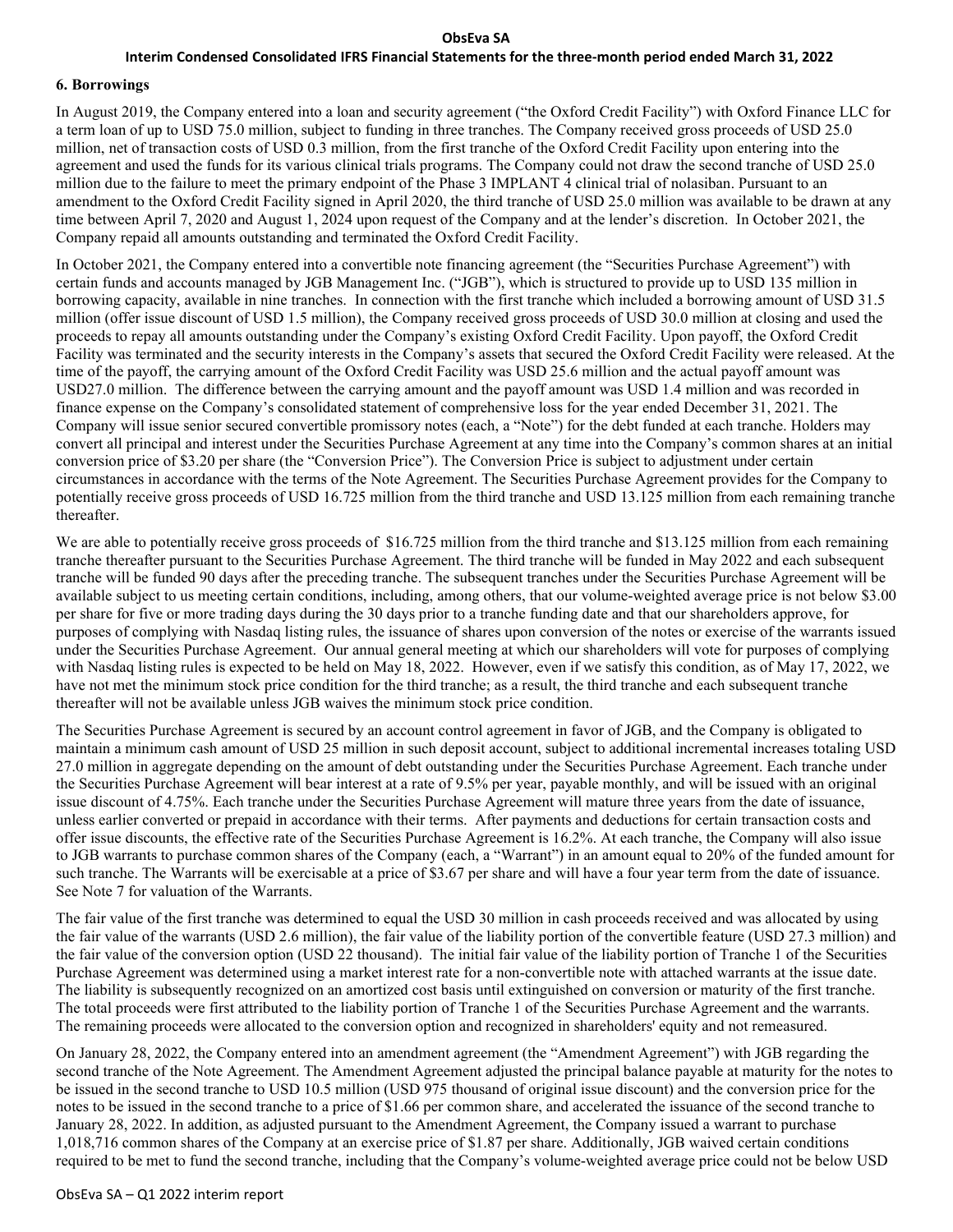#### **Interim Condensed Consolidated IFRS Financial Statements for the three-month period ended March 31, 2022**

3.00 per share for five or more trading days during the 30 days prior to the funding date for the second tranche, in exchange for a payment of USD 1.25 million and the amended terms for the notes and warrants issued in the second tranche. In connection with the Amendment Agreement, the Company received USD 8.25 million from the second tranche, after accounting for expenses and the USD 1.25 million waiver payment to JGB.

The fair value of the second tranche was determined to equal the USD 9.5 million in cash proceeds received and was allocated by using the fair value of the warrants (USD 900 thousand), the fair value of the liability portion of the convertible feature (USD 8.4 million) and the fair value of the conversion option (USD 200 thousand). The initial fair value of the liability portion of Tranche 2 of the Securities Purchase Agreement was determined using a market interest rate for a non-convertible note with attached warrants at the issue date. The liability is subsequently recognized on an amortized cost basis until extinguished on conversion or maturity of the first tranche. The total proceeds were first attributed to the liability portion Tranche 2 of the Securities Purchase Agreement and the warrants. The remaining proceeds were allocated to the conversion option and recognized in shareholders' equity and not remeasured.

The Securities Purchase Agreement includes affirmative and negative covenants applicable to the Company and its subsidiaries. The affirmative covenants include, among other things, requirements to file certain financial reports with the Securities and Exchange Commission, maintain insurance coverage and satisfy certain requirements regarding deposit accounts. Further, subject to certain exceptions, the Securities Purchase Agreement contains customary negative covenants limiting its ability to, among other things, transfer or sell certain assets, consummate mergers or acquisitions, allow changes in business, incur additional indebtedness, create liens, pay dividends or make other distributions and make investments. As of March 31, 2022, the Company was in compliance with its covenants.

#### **7. Shareholders' equity**

#### **Share capital and share premium**

As of March 31, 2022, the total outstanding share capital of USD 6.8 million, fully paid, consists of 83,699,179 common shares, excluding 24,921,292 treasury shares. As of December 31, 2021, the total outstanding share capital of USD 6.5 million, fully paid, consisted of 79,855,268 common shares, excluding 5,265,203 treasury shares. All shares have a nominal value of 1/13 of a Swiss franc, translated into USD using historical rates at the issuance date.

In February 2022, the Company announced the issuance of 23,400,000 common shares at par value of 1/13 of a Swiss franc per share. The shares were fully subscribed for by a fully owned subsidiary of the Company, and listed on the SIX Swiss Exchange accordingly. The shares were initially held as treasury shares.

During the three-months period ended March 31, 2022, the Company sold a total of 3,743,911 treasury shares at an average price of USD \$1.51 per share, as part of its ATM program with SVB Leerink LLC. These multiple daily transactions generated total gross proceeds of USD 5.7 million. Directly related share issuance costs of USD 0.2 million were recorded as a deduction in equity.

During the three-month period ended March 31, 2021, the Company sold a total of 10,406,085 treasury shares at an average price of USD 3.68 per share, as part of its prior and current ATM programs. These multiple daily transactions generated total gross proceeds of USD 38.3 million. Directly related share issuance costs of USD 1.2 million were recorded as a deduction in equity. In addition, during the first quarter of 2021, the Company received proceeds of USD 22.1 million from the exercise of 6,448,240 warrants.

#### **Warrants issued with Securities Purchase Agreement with JGB**

On January 28, 2022, in connection with the second tranche under the Securities Purchase Agreement, the Company issued to JGB a warrant to purchase 1,018,716 common shares of the Company. The warrant has an exercise price of \$1.87 per share. The Company determined the fair value of the warrant on January 28, 2022 using the Black Scholes model by using a risk-free interest rate of 1.78%, an expected term of 3 years, and an implied volatility of 96.5%. The fair value was calculated to be approximately USD 915 thousand on January 28, 2022. This valuation is considered to be Level 2 in the fair value hierarchy. The Company allocated the transaction fees, including the \$1.25 million waiver payment, associated with the Securities Purchase Agreement based on the debt balance and the fair value of the warrant liability on January 28, 2022. The allocation of the transaction fees associated with the warrant liability was USD 163 thousand and was recorded as a period cost and included in finance expense on the statements of comprehensive loss.

Because the warrants were net exercisable until its affiliated registration statement was declared effective, the Company had to revalue the warrant liability on the date of the effective date of the registration statement which was March 1, 2022. The Company revalued the fair value of the warrants on March 1, 2022 using the Black Scholes model by using a risk-free interest rate of 1.72%, an expected term of 3 years, and an implied volatility of 95.8%. The fair value was calculated to be approximately USD 723 thousand on March 1, 2022. The resulting difference in fair values between January 28, 2022 and March 1, 2022 of USD 192 thousand is recorded as a period cost and is included in finance income on the statements of comprehensive loss.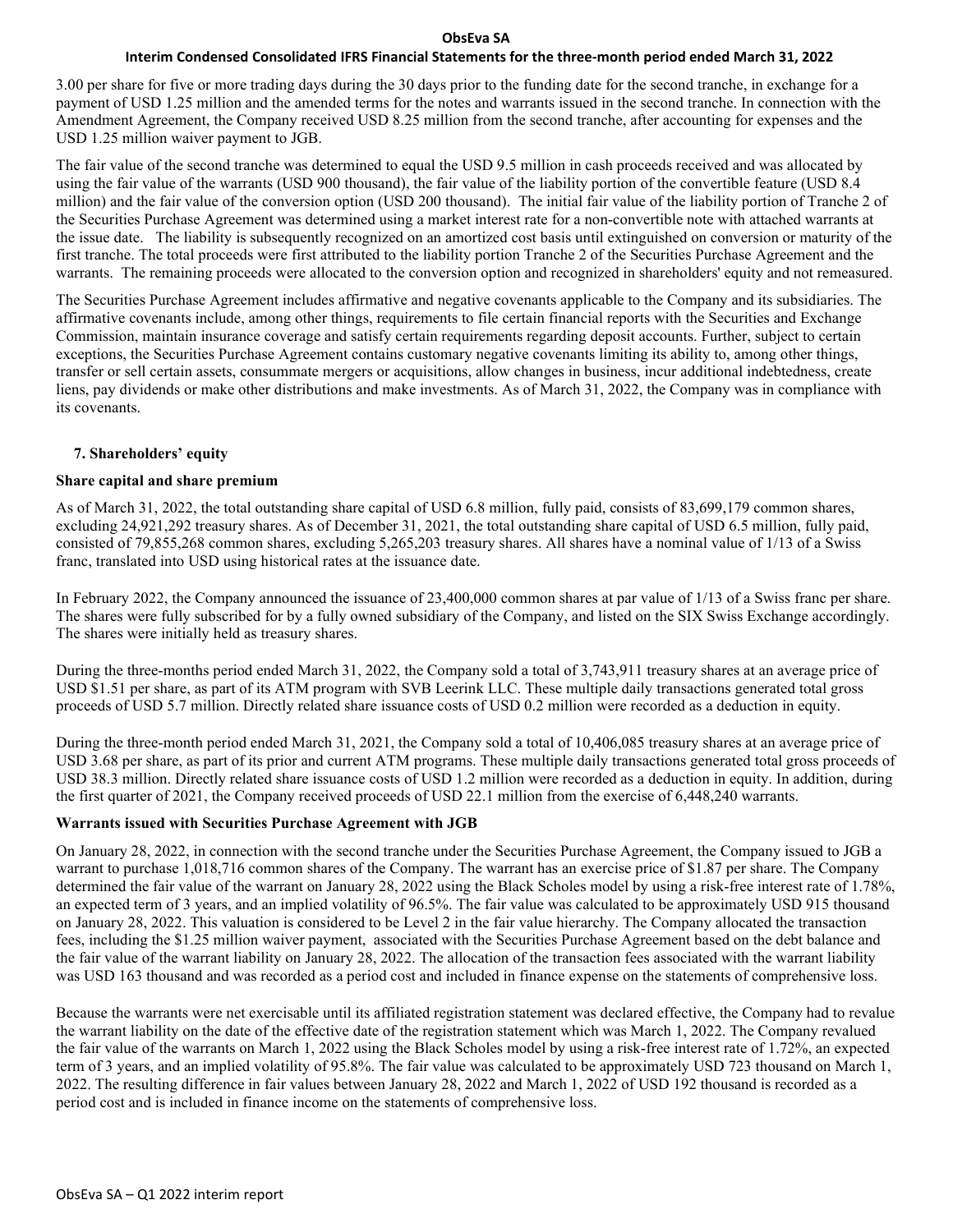#### **Interim Condensed Consolidated IFRS Financial Statements for the three-month period ended March 31, 2022**

#### **8. Revenue and other operating income**

On February 10, 2022, the Company entered into a strategic licensing agreement with Theramex to support the commercialization and market introduction of linzagolix across global markets outside of the U.S., Canada and Asia. Under the terms of the agreement, the Company is entitled to receive royalties of a mid-thirties percentage on commercial sales, which includes the cost of goods sold to Theramex. Furthermore, the agreement contains up to EUR 72.75 million in upfront and milestone payments, including EUR 5 million obtained upon signing, up to EUR 13.75 million in development and commercial milestones and up to EUR 54 million in sales-based milestones. The Company and Theramex may each terminate the agreement for the other party's uncured material breach and for certain other "for cause" reasons. Theramex may also terminate the agreement should the Company fail to meet certain regulatory milestones by specific dates, in which case Theramex is entitled to a refund amounted to 50% of the upfront payment.

The Company accounts for the upfront payment in accordance with IAS 38 and only includes the non-refundable portion as the consideration included in the gain arising from the derecognition of the intangible assets in accordance with IAS 38 paragraph 116. The remaining of the upfront payment is reflected as other current liability on the Company's consolidated balance sheets. The gain on the disposal of the asset, net of de-recognition of intangible asset, of USD 2.2 million is recorded in operating income other than revenue on the Company's consolidated statements of comprehensive loss.

#### **9. Research and development expenses**

Research and development expenses consist of costs incurred in performing research and development activities, including salaries and bonuses, stock-based compensation, employee benefits, facilities costs, laboratory supplies, depreciation, manufacturing expenses as well as external costs of vendors engaged to conduct preclinical development activities and clinical trials.

#### **10. Income tax**

The Group is subject to income taxes in various jurisdictions, including primarily in Switzerland and the United States.

Since January 1, 2020, the Company is subject in Switzerland to a municipal and cantonal income tax rate of 14.0% and to a federal tax rate of 8.5% on its profits after tax. It is entitled to carry forward any loss incurred for a period of seven years and can offset such losses carried forward against future taxes. In 2015, the Company was granted by the State Council of the Canton of Geneva an exemption of income and capital tax at municipal and cantonal levels for the period from 2013 until 2022. Because of this exemption, and the fact that the Company has incurred net losses since its inception, no income tax expense at the municipal, cantonal or federal levels was recorded in the Company for the three-month ended March 31, 2022 and 2021. Additionally, due to the uncertainty as to whether it will be able to use its net loss carryforwards for tax purposes in the future, no deferred taxes have been recognized on the balance sheet of the Company as of March 31, 2022 and December 31, 2021.

The Company's U.S. subsidiary is a service organization for the Group and is therefore subject to taxes on the revenues generated from its services to the Group that are charged based upon the U.S. subsidiary's cost-plus arrangement with the Group. The profits of the U.S. subsidiary during the three-month ended March 31, 2022 and 2021 were each subject to a total U.S. income tax rate of 27.3% based on both the U.S. federal and state tax rates.

#### **11. Loss per share**

As of March 31, 2022 and 2021, the Company has one category of shares, which are common shares. The basic loss per share is calculated by dividing the loss of the period attributable to the common shares by the weighted average number of common shares outstanding during the period as follows:

|                                                      | Three-month period<br>ended March 31,<br>2022 |
|------------------------------------------------------|-----------------------------------------------|
| Net loss attributable to shareholders (in USD '000)  | (11, 801)                                     |
| Weighted average number of common shares outstanding | 81,936,529                                    |
| Basic and diluted loss per share (in USD)            | (0.14)                                        |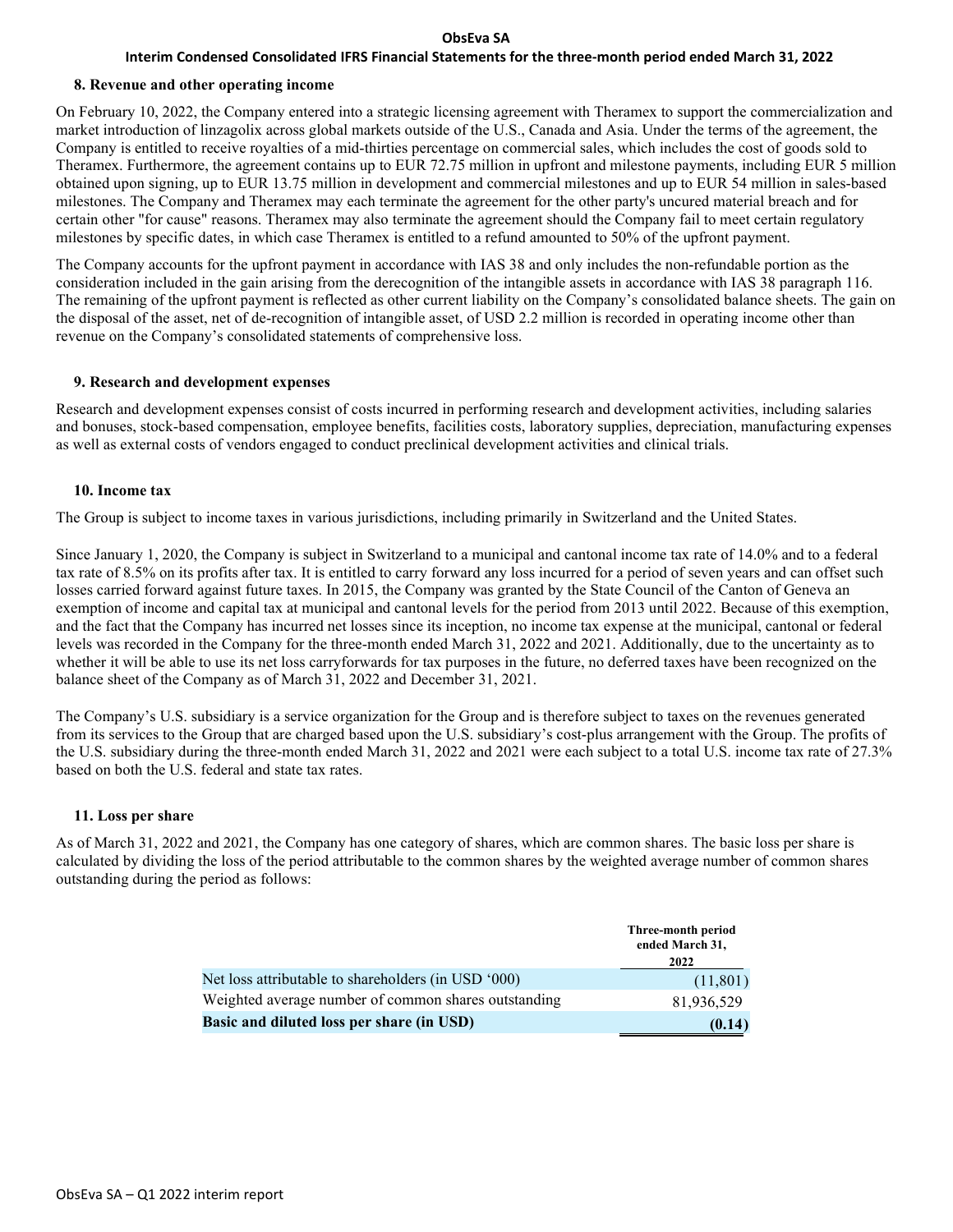#### **Interim Condensed Consolidated IFRS Financial Statements for the three-month period ended March 31, 2022**

|                                                      | Three-month period<br>ended March 31,<br>2021 |
|------------------------------------------------------|-----------------------------------------------|
| Net loss attributable to shareholders (in USD '000)  | (20,004)                                      |
| Weighted average number of common shares outstanding | 68,574,364                                    |
| Basic and diluted loss per share (in USD)            | (0.29)                                        |

For the three-months ended March 31, 2022, 13,412,598 shares issuable upon the exercise of stock-options and 18,821,413 shares issuable upon conversion of notes and/or exercise of warrants issued to JGB pursuant to the Securities Purchase Agreement, which would have an anti-dilutive impact on the calculation of the diluted earnings per share, were excluded from the calculation. For the three-months ended March 31, 2021, 8,956,610 and 516,352 shares issuable upon the exercise of stock-options and warrants, respectively, which would have an anti-dilutive impact on the calculation of the diluted earnings per share, were excluded from the calculation.

#### **12. Segment information**

The Group operates in one segment, which is the research and development of innovative women's reproductive, health and pregnancy therapeutics. The marketing and commercialization of such therapeutics depend, in large part, on the success of the development phase. The Chief Executive Officer of the Company reviews the consolidated statements of operations of the Group on an aggregated basis and manages the operations of the Group as a single operating segment. The Group currently generates no revenue from the sales of therapeutics products, and the Group's activities are not affected by any significant seasonal effect.

The geographical analysis of non-current assets is as follows:

| $(in$ USD '000)                 | March 31,<br>2022 | December 31,<br>2021 |
|---------------------------------|-------------------|----------------------|
| Switzerland                     | 24,787            | 25,385               |
| <b>USA</b>                      | o٢                |                      |
| <b>Total non-current assets</b> | 24,882            | 25,474               |

The geographical analysis of operating expenses is as follows:

| $(in$ USD '000)                 | Three-month period<br>ended March 31, |        |  |
|---------------------------------|---------------------------------------|--------|--|
|                                 | 2022                                  | 2021   |  |
| Switzerland                     | 11,143                                | 18,155 |  |
| <b>USA</b>                      | 1.699                                 | 1,552  |  |
| <b>Total operating expenses</b> | 12,841                                | 19,707 |  |

#### **13. Events after the reporting period**

There were no material events after the balance sheet date.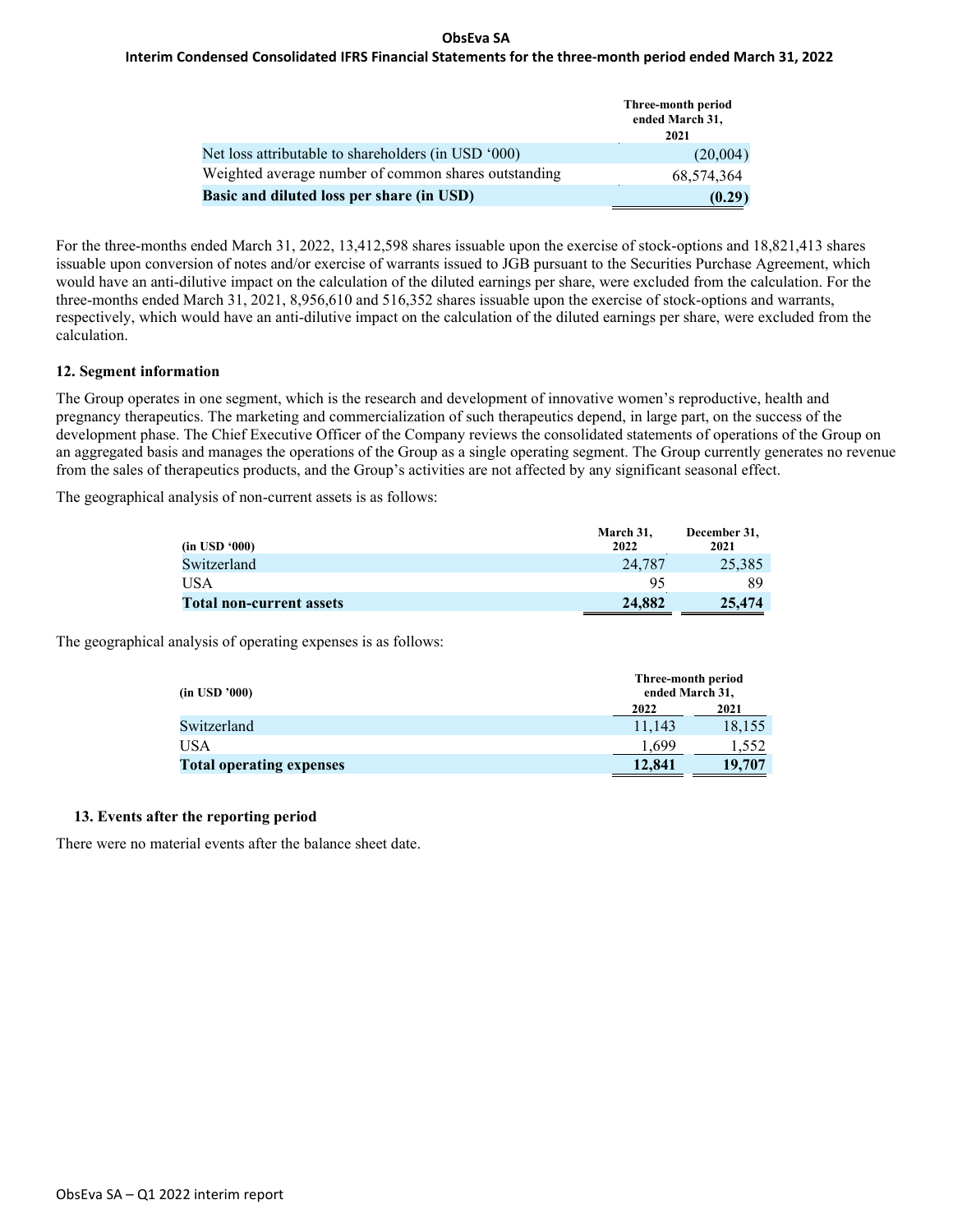## Financial Review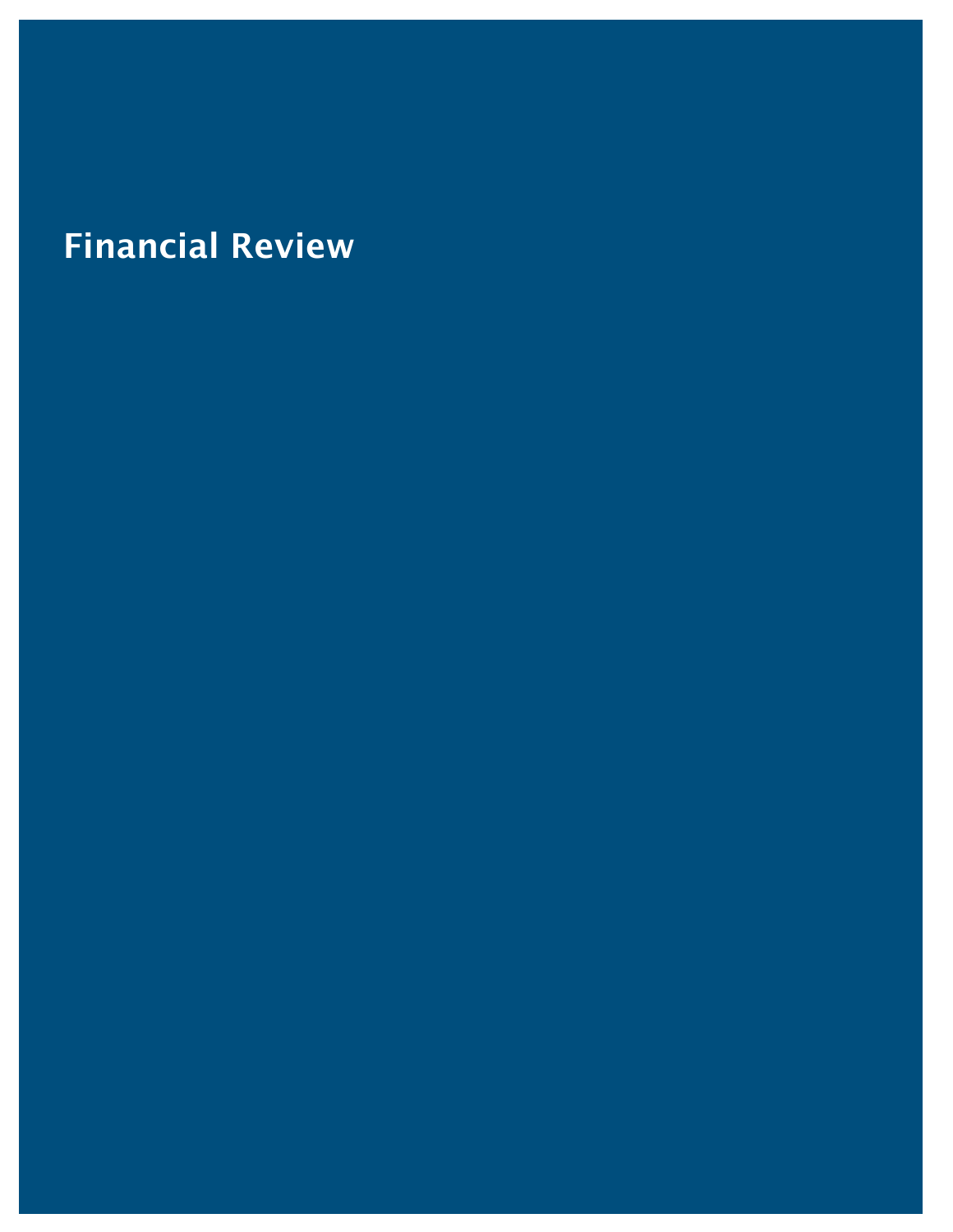#### **Overview**

We are a biopharmaceutical company focused on the development and commercialization of novel therapies to improve women's reproductive health. We are advancing a pipeline of orally-administered innovative new chemical entities, or NCEs, for the treatment of symptoms associated with uterine fibroids, endometriosis, preterm labor and improvement of clinical pregnancy and live birth rates in women undergoing IVF. We have assembled a strong management team with extensive experience in successfully developing and commercializing therapeutics in our target market. Our goal is to build the leading women's reproductive health company focused on conditions where current treatment options are limited and significant unmet needs exist.

Our portfolio currently consists of two mid- to late-stage development in-licensed compounds (linzagolix and nolasiban) in development and one out-licensed mid- to late-stage development product (ebopiprant) for four indications intended to address areas that we believe present significant unmet medical needs:

#### *Linzagolix for treatment of uterine fibroids and endometriosis.*

We are developing linzagolix as a novel, oral gonadotropin releasing hormone, or GnRH, receptor antagonist, for the treatment of uterine fibroids and endometriosis in pre-menopausal women.

We have conducted two Phase 3 clinical trials of linzagolix in patients with heavy menstrual bleeding associated with uterine fibroids, PRIMROSE 1 (conducted in the United States) and PRIMROSE 2 (conducted in Europe and the United States). In both trials, patients were administered linzagolix doses of 100 mg or 200mg, both with and without hormonal add back therapy (ABT; estradiol 1 mg and norethindrone acetate 0.5 mg), or placebo. The primary endpoint for both trials was response rate, with response defined as reduction in heavy menstrual bleeding due to uterine fibroids as measured by the alkaline hematin method.

The primary endpoint at week 24 was successfully met in both PRIMROSE 1 and PRIMROSE 2. Furthermore, we believe that based on pooled week 52 clinical data from these two Phase 3 trials linzagolix has the potential for a best-in-class profile, with a pooled response rate of 89.3% in women receiving linzagolix 200 mg with ABT, and 56.4% in women receiving linzagolix 100 mg without ABT. In December 2020, we reported Week 76 results for PRIMROSE 2 (6 months after stopping linzagolix treatment). These results showed continued pain reduction, continued improvement in additional secondary efficacy endpoints, and evidence of bone mineral density, or BMD, recovery after treatment completion at 52 weeks. In May 2021, we reported Week 76 results for PRIMROSE 1. These results were consistent with findings from PRIMROSE 2, showing that off-treatment pain scores remained lower than baseline across all treatment arms. Improvements in other clinically relevant secondary endpoints, including hemoglobin levels and quality of life also persisted off-treatment, supporting the durability of the treatment effect of linzagolix. Furthermore, as observed in PRIMROSE 2, the PRIMROSE 1 DXA bone density scan results at Week 76 showed evidence of BMD recovery.

In November 2020, we submitted a Marketing Authorization Application, or MAA, to the European Medicines Agency, or EMA, for the treatment of uterine fibroids in adult women of reproductive age. In December 2021, the Committee for Medicinal Products for Human Use (CHMP) of the EMA adopted a positive opinion recommending approval of linzagolix. In February 2022, we announced that the application timeline was extended due to further questions on the MAA, and in April 2022 the CHMP confirmed its previously adopted positive opinion. The European Commission has up to 67 days following a positive CHMP opinion to deliver its finding, which equates to the end of June 2022. If approved by the European Commission, linzagolix would be the only approved GnRH receptor antagonist with a non-hormonal option to address the needs of women with uterine fibroids who cannot or do not want to take hormones

In September 2021, we submitted a New Drug Application, or NDA, to the U.S. Food and Drug Administration, or FDA, for linzagolix for the treatment of uterine fibroids. The NDA submission includes the positive PRIMROSE 1 and PRIMROSE 2 full data package including week 52 data and post treatment follow-up data up to week 76 for both trials. The NDA for linzagolix has been accepted for review by the FDA, with a target action date of September 13, 2022 under the Prescription Drug User Fee Act (PDUFA).

We are currently conducting an observational study (PRIMROSE 3) of bone mineral density in women who completed at least 20 weeks of treatment in either of the PRIMROSE 1 or 2 studies. Women who enroll in the study will undergo DXA scanning every six months for a total of 24 months following treatment completion in a PRIMROSE study. The objectives of the study are to describe BMD changes up to 24 months following previous treatment with placebo or linzagolix 100 mg or 200 mg with or without hormonal ABT in the context of the PRIMROSE 1 and 2 studies and to evaluate BMD recovery in these women.

In addition to linzagolix for uterine fibroids, we are presently conducting a Phase 3 clinical trial for the treatment of endometriosis associated pain, EDELWEISS 3 (conducted in Europe and in the United States), which was initiated in May 2019. This Phase 3 trial enrolled approximately 450 patients with endometriosis associated pain, with a co-primary endpoint of patients' response on both dysmenorrhea (menstrual pain), or DYS, and non-menstrual pelvic pain, or NMPP. This trial includes a 75 mg once daily dose without hormonal ABT (1mg E2 / 0.5mg NETA) and a 200 mg once daily dose with concomitant ABT. Subjects who have completed the initial six-month treatment period for the EDELWEISS 3 trial will have the option to enter a 6-month treatment extension.

In January 2022, we announced positive topline results from the EDELWEISS 3 trial. The 200 mg dose with ABT met the co-primary efficacy objectives, demonstrating reductions in DYS and NMPP at 3 months. There were statistically significant and clinically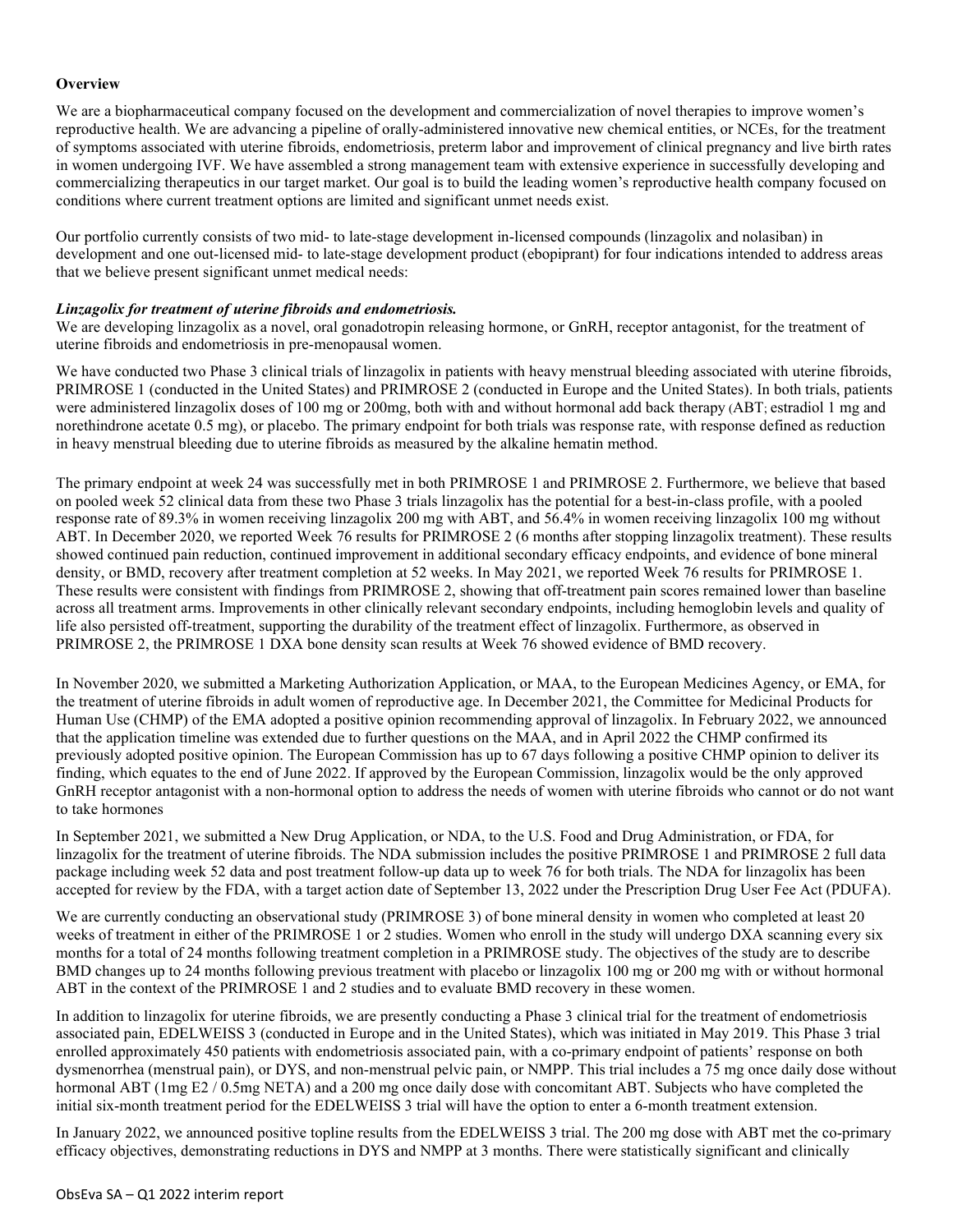meaningful improvements in the first five ranked secondary endpoints at 6 months: dysmenorrhea, non-menstrual pelvic pain, dyschezia, overall pelvic pain, and ability to do daily activities. The 75 mg dose without ABT demonstrated a statistically significant reduction versus placebo in DYS at 3 months. Although it showed improvement in NMPP at 3 months, it did not reach statistical significance versus placebo, and thus did not meet the co-primary efficacy objective. Improvements were also observed at 6 months in the first five ranked secondary endpoints, as for the 200 mg dose with ABT. Both linzagolix doses were generally well-tolerated with minimal BMD decrease and few adverse events occurring in more than 5% of patients up to 6 months. Further data from the posttreatment follow-up of the EDELWEISS 3 trial are expected in mid-2022 and from the post-treatment follow-up of the extension study in early 2023.

In October 2021, we announced a strategic relationship with Syneos Health® (Nasdaq:SYNH), the only fully integrated biopharmaceutical solutions organization, to commercialize linzagolix in the U.S. and Canada, if approved.

In February 2022, we entered into a licensing agreement with Theramex HQ UK Limited ("Theramex") for the commercialization and further development of linzagolix across global markets outside of the U.S., Canada and Asia. Refer to Strategic Licensing Agreements—Linzagolix—Theramex below for further information on the licensing agreement.

#### *Ebopiprant for the treatment of preterm labor*

In July 2021, we and Organon & Co., or Organon, entered into an agreement whereby Organon licensed the global development, manufacturing and commercial rights to ebopiprant (formerly OBE022), an oral and selective prostaglandin F2α receptor antagonist, for preterm labor in weeks 24 to 34 of pregnancy. Organon intends to work with the scientific and medical communities and regulatory authorities in major markets, including the United States, to advance the clinical development and registration of ebopiprant. Under the terms of the agreement, Organon gained exclusive worldwide rights to develop, manufacture and commercialize ebopiprant. We are entitled to receive tiered double-digit royalties on commercial sales as well as up to \$500 million in upfront and milestone payments, including \$25 million that was paid at signing, up to \$90 million in development and regulatory milestones and up to \$385 million sales-based milestones.

#### *Nolasiban for the improvement of pregnancy and birth rates in women undergoing embryo transfer following in-vitro fertilization.*

In January 2020, we and Hangzhou YuYuan BioScience Technology Co., Ltd., or YuYuan, entered into a sublicense agreement to develop and commercialize Nolasiban, an oral oxytocin receptor antagonist, to improve clinical pregnancy and live birth rates in women undergoing in-vitro fertilization, or IVF, in the People's Republic of China. Under the terms of the agreement, YuYuan has the exclusive rights to develop and commercialize nolasiban in China and will fund all development and registration activities in China, starting with the commitment to conduct Phase 1 trials and a Phase 2 proof-of-concept trial in China. We retain all rights to the product outside of China and have agreed to collaborate with YuYuan on its global development. Our development and commercialization partnership with YuYuan continues with steering committee meetings to define the development plan for nolasiban in China for women undergoing embryo transfer following IVF.

We were founded in November 2012 and our operations to date have included organizing and staffing our company, raising capital, in-licensing rights to linzagolix, ebopiprant and nolasiban and conducting nonclinical studies and clinical trials. To date, we have not generated any revenue from product sales as none of our product candidates have been approved for commercialization. We have historically financed our operations mostly through the sale of equity. From inception through March 31, 2022, we raised an aggregate of \$447.2 million of net proceeds from the sale of equity securities and \$64.5 million from the issuance of debt instruments, of which \$25.0 has been repaid.

We have never been profitable and have incurred significant net losses in each period since our inception. Our net losses were \$11.8 million and \$20.0 million for the three-month periods ended March 31, 2022 and March 31, 2021, respectively. As of March 31, 2022, we had accumulated losses of \$479.4 million, out of which \$30.6 million were offset with share premium. We expect to continue to incur significant expenses and operating losses for the foreseeable future. We used \$9.6 million and \$21.3 million of cash in operations in the three-month periods ended March 31, 2022 and March 31, 2021, respectively, and we anticipate that our expenses will remain significant in connection with our ongoing activities as we:

- continue to invest in the clinical development of our product candidates and our ongoing clinical trials, and any additional clinical trials, nonclinical studies and pre-commercial activities that we may conduct for product candidates;
- hire additional research and development and general and administrative personnel;
- maintain, expand and protect our intellectual property portfolio;
- identify and in-license or acquire additional product candidates;
- prepare for the commercialization of linzagolix, if approved, or any of our other product candidates, and
- continue to incur additional costs associated with operating as a public company.

We will need substantial additional funding to support our operating activities as we advance our product candidates through clinical development, seek regulatory approval and prepare for and invest in future commercialization of these candidates, if approved.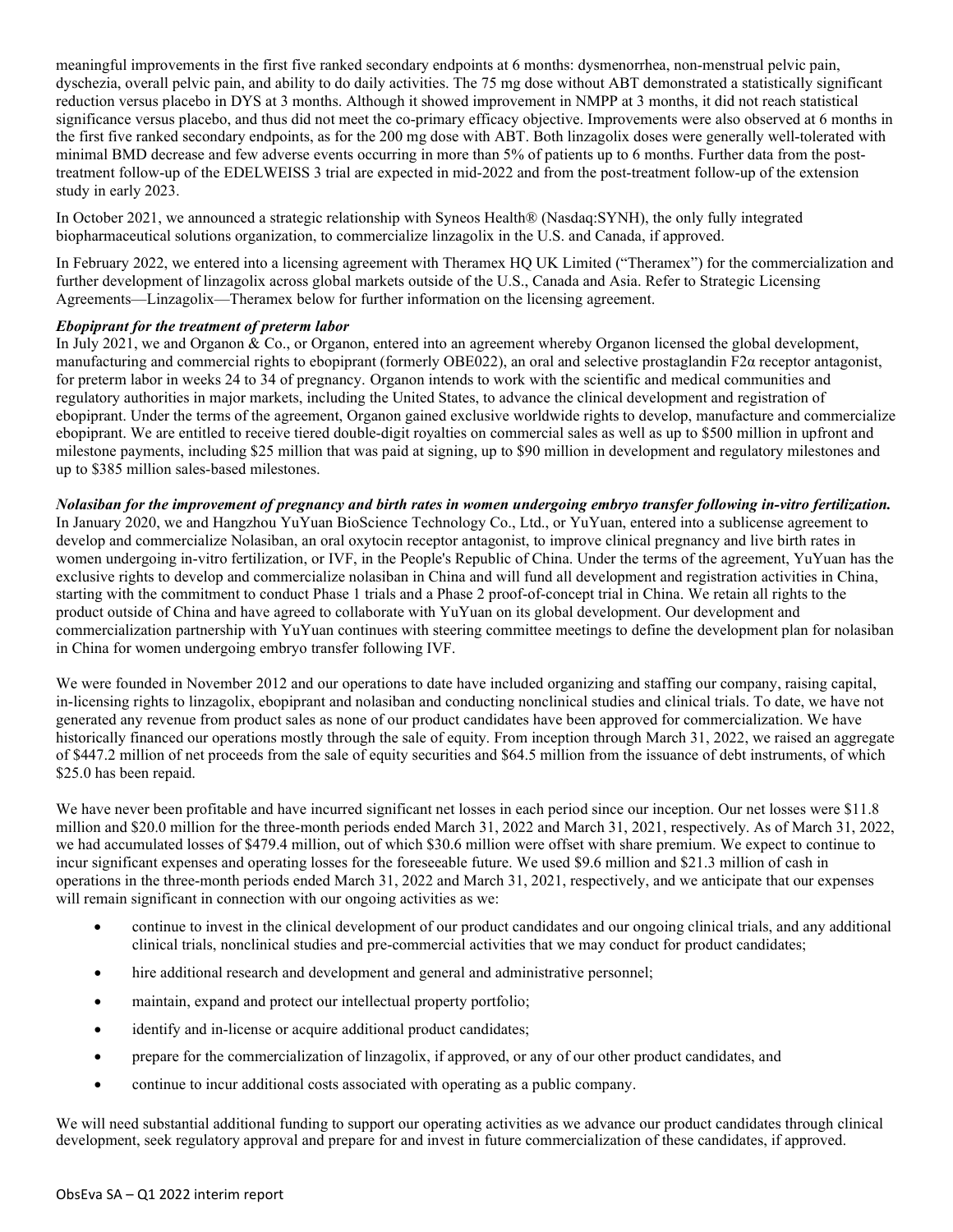Adequate funding may not be available to us on acceptable terms, or at all. We are also exploring various alternatives for the future potential development and commercialization of our product candidates, including through collaborations with third parties.

We have no manufacturing facilities, and all of our product manufacturing is contracted out to third parties. We currently utilize thirdparty contract research organizations, or CROs, to carry out our clinical development and trials. We intend for our commercialization efforts to be largely contracted out to third parties, including through our strategic relationships with Syneos Health and Theramex.

#### **COVID-19 and Geopolitical Events Business Update**

With the global spread of the ongoing COVID-19 pandemic which continues to date, we have implemented a number of plans and policies designed to address and mitigate the impact of the COVID-19 pandemic on our employees and our business. We continue to closely monitor the COVID-19 situation and will evolve our plans and policies as needed going forward. In March 2020, some of our workforce transitioned to working remotely. If the COVID-19 pandemic continues to persist for an extended period and begins to impact essential distribution systems, we could experience disruptions to our supply chain and operations, and associated delays in the manufacturing of clinical trial supply.

We may continue to experience a disruption or delay in our ability to initiate trial sites and enroll and assess patients. In January 2021, we announced our decision to discontinue our EDELWEISS 2 and its extension clinical trial, due to challenges with patient enrollment, as well as the persisting difficult environment of the ongoing pandemic. Enrollment delays may further occur for ongoing trials, and we are working closely with our vendors to manage our supply chain activities and mitigate any potential disruptions to our clinical trial supplies as a result of the COVID-19 pandemic. In addition, we rely on CROs or other third parties to assist us with clinical trials, and we cannot guarantee that they will continue to perform their contractual duties in a timely and satisfactory manner as a result of the COVID-19 pandemic. The full extent to which the COVID-19 pandemic will directly or indirectly impact our business and operations, or the business and operations of our strategic partners, will depend on future developments that are highly uncertain, including the duration and spread of the pandemic, and the actions taken to contain it, such as the impact and effectiveness of current and any future governmental measures implemented in response thereto, or new information that may emerge concerning COVID-19.

In addition, the U.S. government and other nations have imposed significant restrictions on most companies' ability to do business in Russia as a result of the ongoing military conflict between Russia and Ukraine. It is not possible to predict the broader or longer-term consequences of this conflict, which could include further sanctions, embargoes, regional instability, geopolitical shifts and adverse effects on macroeconomic conditions, security conditions, currency exchange rates and financial markets. Such geopolitical instability and uncertainty could have a negative impact on our business, ability to develop our product candidates, our supply chain or our collaborators. In addition, certain of the sites in our ongoing EDELWEISS 3 clinical trial are located in Ukraine. While our clinical trial sites in Ukraine continue to manage their patients, if political or civil conditions require it, our sites may need to delay or suspend clinical trial activities. A significant escalation or expansion of economic disruption or the conflict's current scope could have a material adverse effect on our business, financial condition and results of operations.

#### **Strategic Licensing Agreements**

#### *Linzagolix*

#### *Kissei*

In November 2015, we entered into the Kissei license and supply agreement with Kissei Pharmaceutical Co., Ltd., or Kissei. Pursuant to the Kissei license and supply agreement we received an exclusive license to develop, manufacture and commercialize products, or the Product, containing the compounds which is a specified GnRH antagonist and covered by certain licensed patent rights, or the Compound, throughout the world except for specified Asian countries. We arranged to exclusively acquire from Kissei the material necessary to produce linzagolix.

In consideration for the license, we made an initial \$10.0 million upfront payment. In addition, we agreed to make aggregate milestone payments of up to \$63.0 million upon the achievement of specified developmental milestones, such as the initiation of clinical trials and receipt of regulatory approvals. In connection with the initiations of the Phase 3 clinical programs for linzagolix in (i) uterine fibroids in the second quarter of 2017 and (ii) endometriosis in the third quarter of 2019, two milestone payments of \$5.0 million each were made. With respect to any products we commercialize under the Kissei license and supply agreement, we agreed to make further payments of up to an additional \$125.0 million to Kissei upon the achievement of specified commercial milestones.

Pursuant to the Kissei license and supply agreement, and related amendments, we have agreed to exclusively purchase the active pharmaceutical ingredient for linzagolix from Kissei. During the development stage, we are obligated to pay Kissei a specified supply price. For territories excluding North America, following the first commercial sale of licensed product, we are obligated to pay Kissei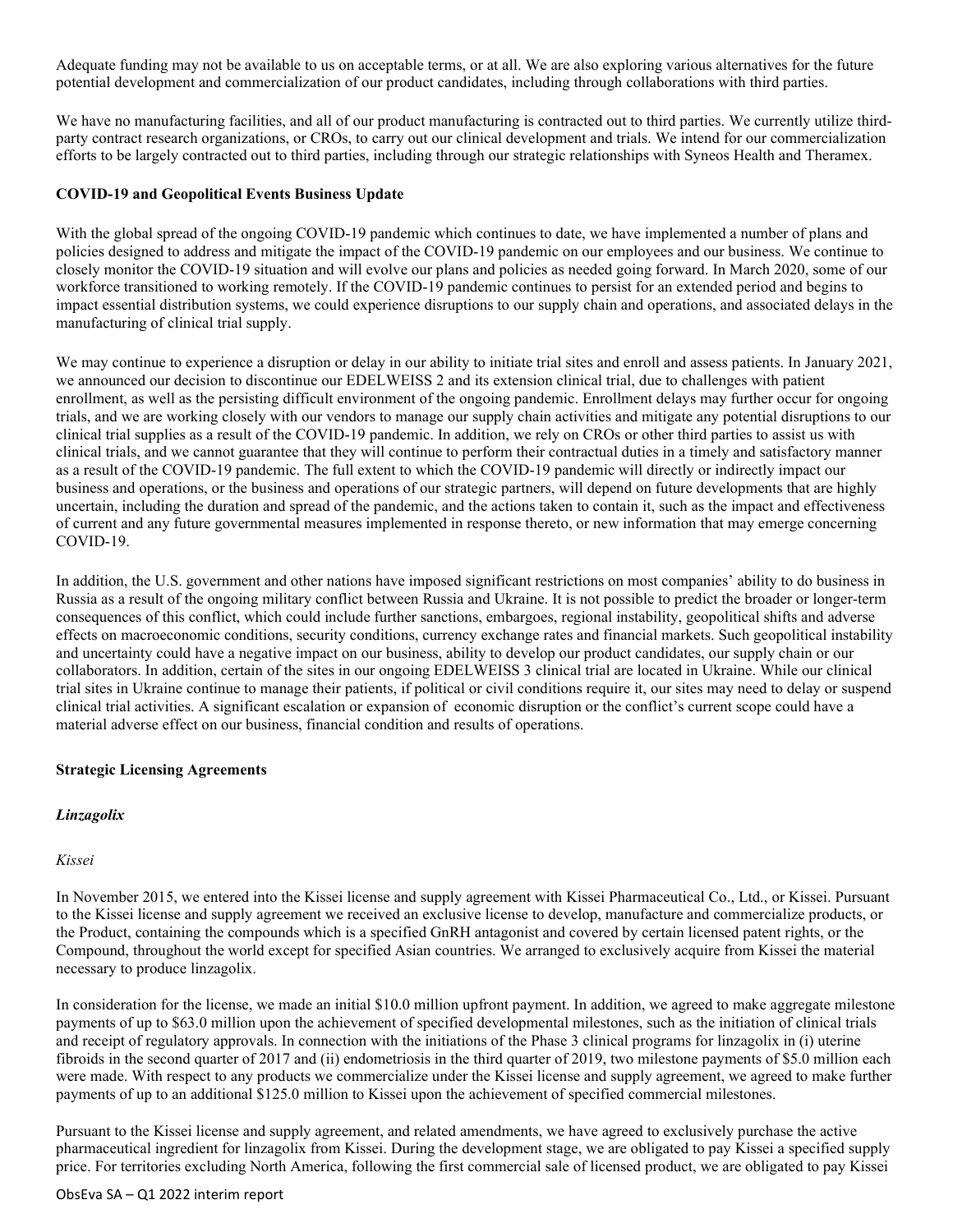a royalty in the low twenty percent range as a percentage of net sales. This payment includes Kissei's supply of the active pharmaceutical ingredient until the latest of (i) the date that the valid claim of a patent for the Product has expired, (ii) the expiration of our regulatory exclusivity period, or (iii) 15 years from the first commercial sale of such product on a country-by-country and product-by-product basis. For North America, following the first commercial sale of licensed product, we are obligated to pay Kissei a royalty in the tiered single digit royalties on net sales plus a supply price for the API. During the term, we are restricted from developing, marketing and selling GnRH agonists and GnRH antagonists other than the Compound to the extent allowed by applicable laws.

In October 2021, we amended the license and supply agreement with Kissei such that first commercial sales milestones for the EU and the US will now be extended over a 5-year period. In addition, North American royalty payments were lowered to tiered single digit royalties on net sales plus a supply price for the active pharmaceutical ingredient (API).

#### *Theramex*

In February 2022, we entered into a licensing agreement with Theramex for the commercialization and further development of linzagolix across global markets outside of the U.S., Canada and Asia. Under the terms of the agreement, Theramex has the exclusive right to commercialize linzagolix in women's health indications (with the express exclusion of any oncology indications). Under the terms of the agreement, we are entitled to receive royalties of a mid-thirties percentage on commercial sales, which includes the cost of goods sold to Theramex. Furthermore, the agreement contains up to EUR 72.75 million in upfront and milestone payments, including EUR 5 million to be paid at signing, up to EUR 13.75 million in development and commercial milestones and up to EUR 54 million in sales-based milestones. Unless terminated earlier, the agreement will continue until the expiration of all of Theramex's royalty obligations to us. We and Theramex may each terminate the agreement for the other party's uncured material breach and for certain other "for cause" reasons, and Theramex may terminate the agreement should we fail to meet certain regulatory milestones by specific dates.

#### *Ebopiprant*

#### *Merck Serono*

In June 2015, we entered into the 2015 license agreement with Merck Serono, which we amended in July 2016, pursuant to which we received a worldwide exclusive license to develop, manufacture and commercialize compounds covered by the licensed patent rights, including ebopiprant. In consideration for the license, we issued 325,000 Series A preferred shares to Merck Serono in September 2016 upon the initiation of a Phase 1 clinical trial for a licensed product. With respect to any products we commercialize under the 2015 license agreement, we agreed to pay Merck Serono royalties based on a mid-single-digit percentage of annual net sales of each product, subject to specified reductions, until the later of (i) the date that all of the patent rights for that product have expired, as determined on a country-by-country and product-by-product basis or (ii) ten years from the first commercial sale of such product on a country-by-country and product-by-product basis.

#### *Organon*

In July 2021, we entered into an agreement with Organon, pursuant to which we granted to Organon exclusive rights to develop, use, register, import, export, manufacture, market, promote, distribute, offer for sale and commercialize ebopiprant worldwide. In consideration for entering into the agreement, Organon has agreed to make up to \$500 million in upfront and milestone payments, including \$25 million that was paid at signing, up to \$90 million in development and regulatory milestones and up to \$385 million in sales-based milestones. In addition, Organon has agreed to pay us tiered double-digit royalties on annual net sales of all products, subject to specified reductions, until, on a country-by-country and product-by-product basis, the latest of (i) the expiration of the last valid claim covering such product in such country, (ii) expiration of regulatory exclusivity for such product in such country, and (iii) ten years from the first commercial sale of such product in such country.

#### *Nolasiban*

#### *Ares Trading*

In August 2013, we entered into the 2013 license agreement with Ares Trading S.A., an affiliate of Merck Serono, or Merck Serono, pursuant to which we received a worldwide exclusive license to develop, manufacture and commercialize compounds covered by the licensed patent rights, including nolasiban. In consideration for the license, we issued 914,069 Series A preferred shares to Merck Serono at the time of our Series A financing, which had a fair-value of \$4.9 million based on an exchange rate of \$1.00 for CHF 0.9244 as of the date of the transaction. With respect to any products we commercialize under the 2013 license agreement, we agreed to pay Merck Serono royalties based on a high-single-digit percentage of annual net sales of each product, subject to specified reductions, until the later of (i) the date that all of the patent rights for that product have expired, as determined on a country-bycountry and product-by-product basis, or (ii) ten years from the first commercial sale of such product on a country-by-country and product-by-product basis.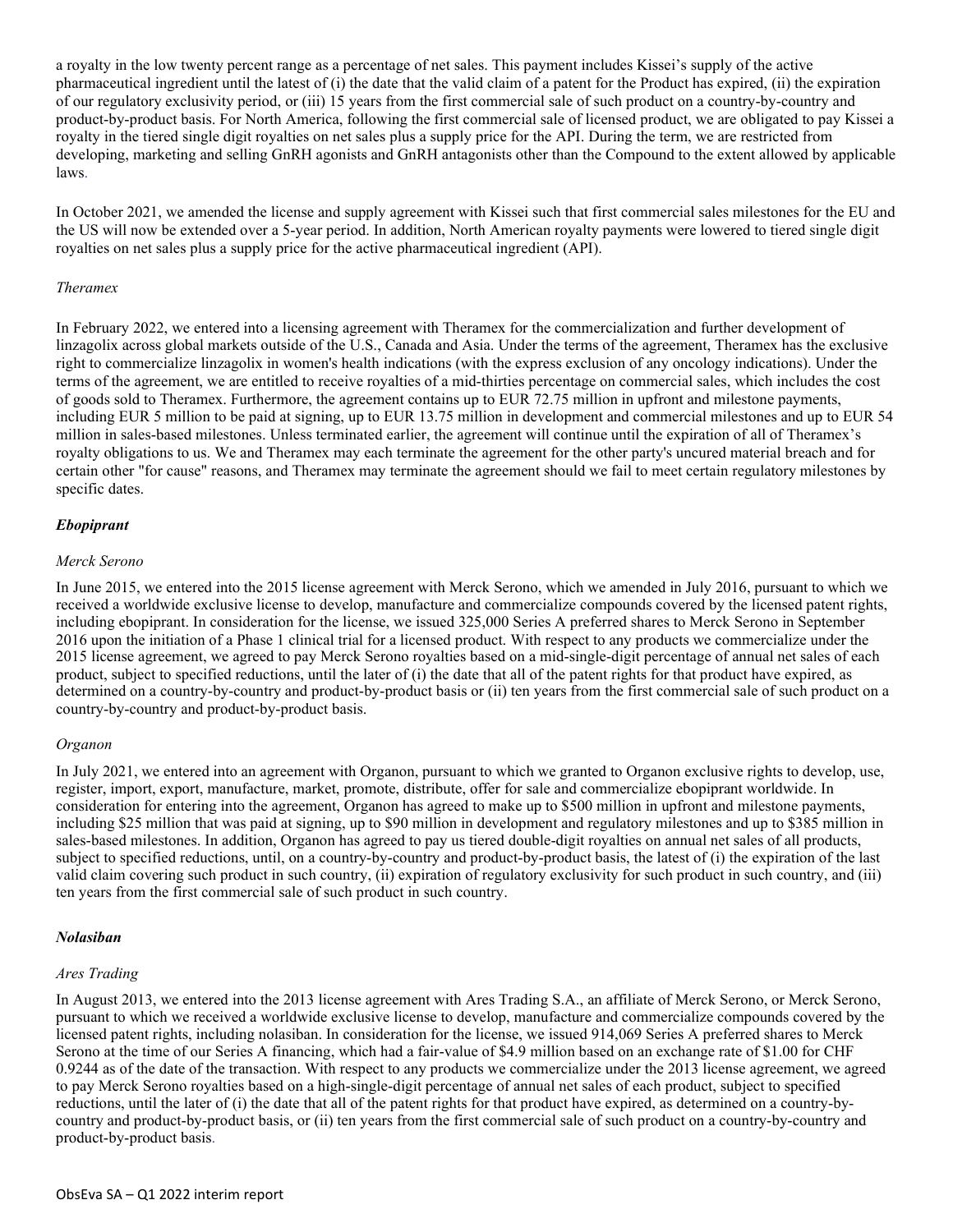#### *YuYuan*

In January 2020, we entered into a sublicense agreement, or the 2020 sublicense agreement, with YuYuan, pursuant to which we granted to YuYuan an exclusive sublicense under certain of our patents, trademarks and know-how to use, register, import, develop, market, promote, distribute, offer for sale and commercialize nolasiban for use in humans in the People's Republic of China, including Hong Kong and Macau. In consideration for entering into the 2020 sublicense agreement, YuYuan has agreed to make aggregate milestone payments of up to \$17.0 million upon the achievement of specified development, regulatory and first sales milestones and aggregate milestone payments of up to \$115.0 million upon the achievement of additional, tiered sales milestones. In addition, YuYuan has agreed to pay tiered royalties on net sales at percentages ranging from high-single digit to low-second digits, subject to specified reductions, until the later of the expiration of the last valid claim covering the product in China and ten years from the first commercial sale of the product in China.

#### **Components of Results of Operations**

#### *Revenue and other operating income*

To date, we have not generated any revenue from product sales and we do not expect to generate revenue unless and until we successfully complete development and obtain regulatory approval for one or more of our product candidates.

Other operating income consists primarily of gains on disposal of intangible assets that we recognize when entering into certain agreements with partners for the development and/or commercialization of the product candidates we have been developing.

#### *Operating Expenses*

#### *Research and Development Expenses*

Research and development expenses consist primarily of costs incurred in connection with our research and development activities and consist mainly of direct research and development costs, which include: costs associated with the use of CROs and consultants hired to assist on our research and development activities; personnel expenses, which include salaries, benefits and share-based compensation expenses for our employees; expenses related to regulatory affairs and intellectual property; manufacturing costs in connection with conducting nonclinical studies and clinical trials; and depreciation expense for assets used in research and development activities. Research and development costs are generally expensed as incurred. However, costs for certain activities, such as manufacturing and nonclinical studies and clinical trials, are generally recognized based on an evaluation of the progress to completion of specific tasks using information and data provided to us by our vendors and collaborators.

Our employee, consultant and infrastructure resources are typically utilized across our multiple research and development programs. We track outsourced research and development costs by product candidate or nonclinical program, but we do not allocate personnel costs, other internal costs or external consultant costs to specific product candidates.

We expect our research and development expenses will remain significant for the foreseeable future as we seek to advance the development of our product candidates through clinical trials and potentially toward regulatory submissions. At this time, we cannot reasonably estimate or know the nature, timing and estimated costs of the efforts that will be necessary to complete the development of our product candidates. We are also unable to predict when, if ever, material net cash inflows will commence from sales of our product candidates. This is due to the numerous risks and uncertainties associated with developing such product candidates, including:

- the number of clinical sites included in the trials;
- the length of time required to enroll suitable patients;
- the number of patients that ultimately participate in the trials;
- the number of doses patients receive;
- the duration of patient follow-up;
- the results of our clinical trials; and
- regulatory requirements in support of potential approvals.

In addition, the probability of success for any of our product candidates will depend on numerous factors, including competition, manufacturing capability and commercial viability. A change in the outcome of any of these variables with respect to the development of any of our product candidates would significantly change the costs, timing and viability associated with the development of that product candidate.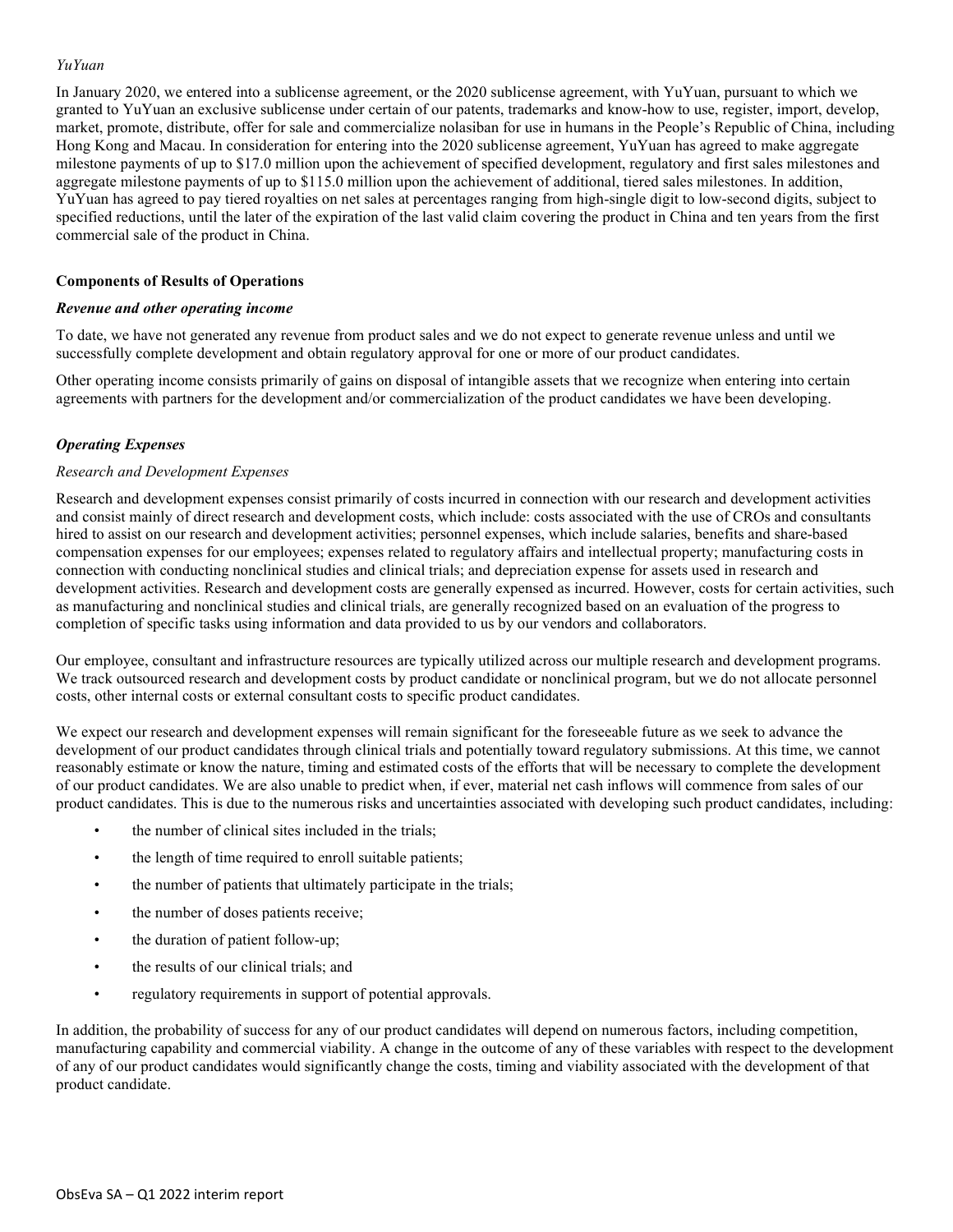#### *General and Administrative Expenses*

General and administrative expenses consist primarily of personnel expenses, including salaries, benefits and share-based compensation expense, related to executive, finance, accounting, business development, legal and human resource functions. General and administrative expense also includes commercialization readiness costs, facility costs not otherwise included in research and development expenses, legal fees related to corporate matters, fees for accounting and consulting services, and costs of director and officer insurance.

We anticipate that our general and administrative expenses will remain significant and increase in the future to support potential commercialization of linzagolix and to support continued research and development activities. We also anticipate that we will keep spending material accounting, audit, legal, regulatory and compliance costs, as well as investor and public relations expenses, associated with operating as a public company.

#### *Finance Result, Net*

Finance result, net, consists mainly of foreign exchange loss and gain, as well as interest expense associated with our lease liabilities and debt instruments. We anticipate that our finance result, net will increase in the future primarily due to increased interest expense associated with the Securities Purchase Agreement with JGB.

#### *Taxation*

We are subject to corporate taxation in Switzerland, Ireland, Netherlands and the United States.

In 2015, the Canton of Geneva granted us a ten-year tax holiday for all income and capital taxes on a communal and cantonal level commencing in fiscal year 2013 and valid through to 2022, subject to our Swiss domiciliation and compliance with certain reporting provisions. We remain subject to Swiss federal income tax on our profits after tax but have only incurred net losses since our inception. We are entitled under Swiss laws to carry forward any losses incurred for a period of seven years and can offset such losses carried forward against future taxes. As of December 31, 2021, we had tax loss carryforwards totaling \$422.1 million. We do not believe it is probable that we will generate sufficient profits to avail ourselves of these tax loss carryforwards.

Our Swiss, Irish and Dutch subsidiaries had no activity in 2022 or 2021. Our US subsidiary, as a service organization to the group under cost plus arrangement, was the only entity to generate income tax expenses during 2022 and 2021.

#### **Analysis of Results of Operations**

#### *Comparison of the three-month periods ended March 31, 2022 and March 31, 2021*

#### *Other operating income*

Other operating income in the three-month period ended March 31, 2022 amounted to \$2.2 million (\$0.1 million in the three-month period ended March 31, 2021) as a result of the upfront proceeds received from the agreement with Theramex to commercialize linzagolix outside of the United States, Canada and Asia, net of the derecognition of the related intangible asset.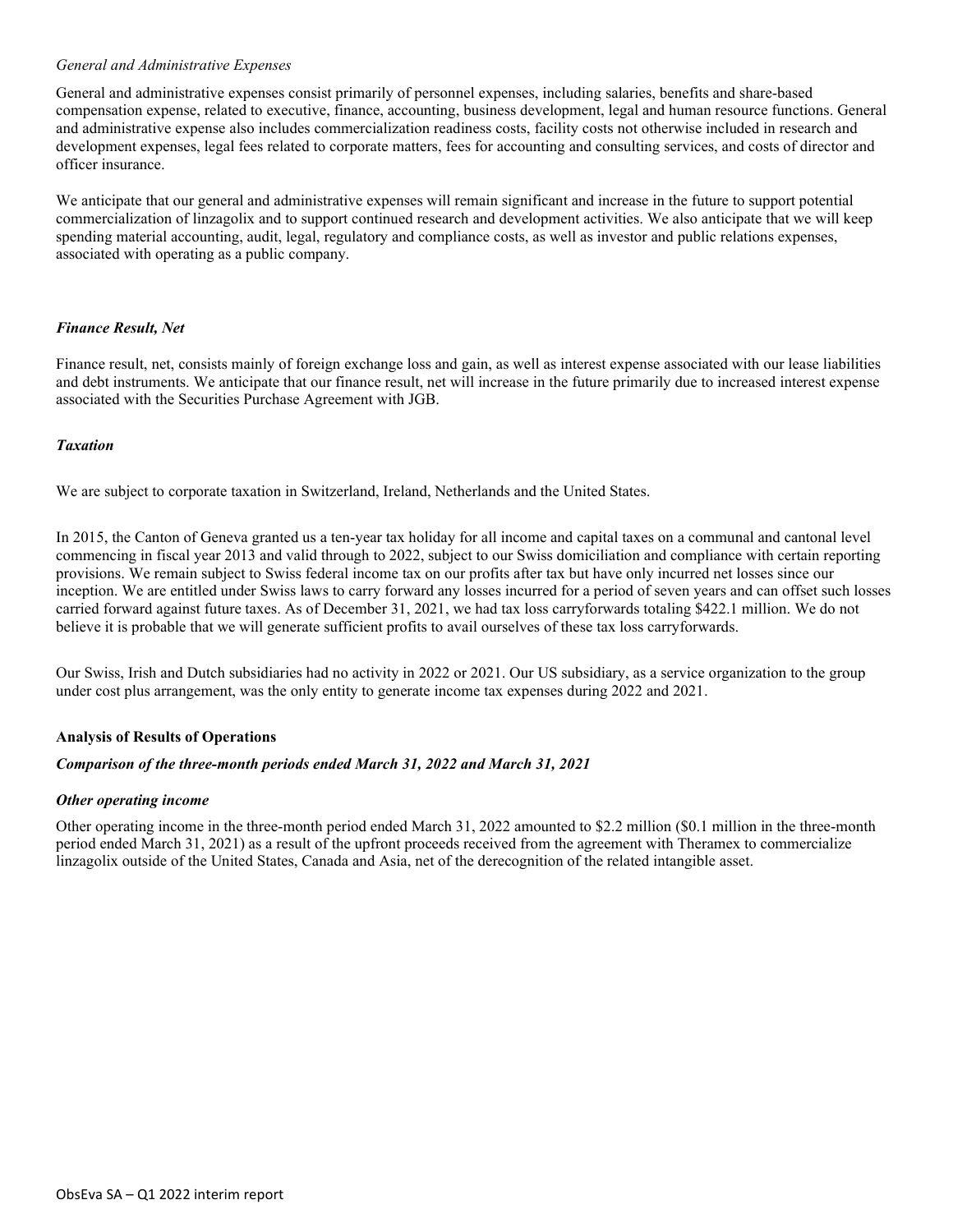#### *Operating Expenses*

#### *Research and Development Expenses*

|                                                           | Three-month period<br>ended March 31, |                                       |        |  |
|-----------------------------------------------------------|---------------------------------------|---------------------------------------|--------|--|
|                                                           | 2022                                  | 2021<br>(in thousands)<br>(unaudited) | Change |  |
| Research and development expenses by product<br>candidate |                                       |                                       |        |  |
| Linzagolix                                                | \$<br>$(1,970)$ \$                    | $(11,466)$ \$                         | 9,496  |  |
| Ebopiprant                                                | (4)                                   | (494)                                 | 490    |  |
| Nolasiban                                                 | (85)                                  | (99)                                  | 14     |  |
| Unallocated expenses                                      |                                       |                                       |        |  |
| Staff costs                                               | (2,709)                               | (3,046)                               | 337    |  |
| Other research and development costs                      | (840)                                 | (410)                                 | (430)  |  |
| Total research and development expenses                   | (5,608)                               | (15,516)                              | 9,908  |  |

Research and development expenses decreased by \$9.9 million in the three-month period ended March 31, 2022 compared to the three-month period ended March 31, 2021, primarily due to lower expenditures in our linzagolix programs due to the timing of clinical trial activity.

#### *General and Administrative Expenses*

|                                           | Three-month period<br>ended March 31, |         |                               |         |
|-------------------------------------------|---------------------------------------|---------|-------------------------------|---------|
|                                           |                                       | 2022    | 2021                          | Change  |
|                                           |                                       |         | (in thousands)<br>(unaudited) |         |
| Staff costs                               | S                                     | (2.347) | $(2,531)$ \$                  | 184     |
| Professional fees                         |                                       | (3,835) | (1,021)                       | (2,814) |
| Other general and administrative costs    |                                       | (1.051) | (639)                         | (412)   |
| Total general and administrative expenses |                                       |         | (4,191)                       | (3,042) |

General and administrative expenses in the three-month period ended March 31, 2022 increased by \$3.0 million compared to the three-month period ended March 31, 2021, primarily due to increased professional fees resulting from the preparation for the expected commercialization of linzagolix and related regulatory submissions, as well as legal fees resulting from licensing and financing transactions.

#### *Finance Result, Net*

|                                | Three-month period<br>ended March 31, |          |                               |        |  |
|--------------------------------|---------------------------------------|----------|-------------------------------|--------|--|
|                                |                                       | 2022     | 2021                          | Change |  |
|                                |                                       |          | (in thousands)<br>(unaudited) |        |  |
| Interest expense               |                                       | (1, 448) | $(672)$ \$                    | (776)  |  |
| Foreign exchange gain / (loss) |                                       | 304      | 390                           | (86)   |  |
| Finance result, net            |                                       |          |                               | (863)  |  |

Finance result, net in the three-month periods ended March 31, 2022 and March 31, 2021 primarily consisted of interest expense associated with our lease liabilities and debt instruments, as well as foreign exchange loss and gain, respectively.

#### **Liquidity and Capital Resources**

#### **Sources of Funds**

As of March 31, 2022, we had \$57.6 million in cash and cash equivalents.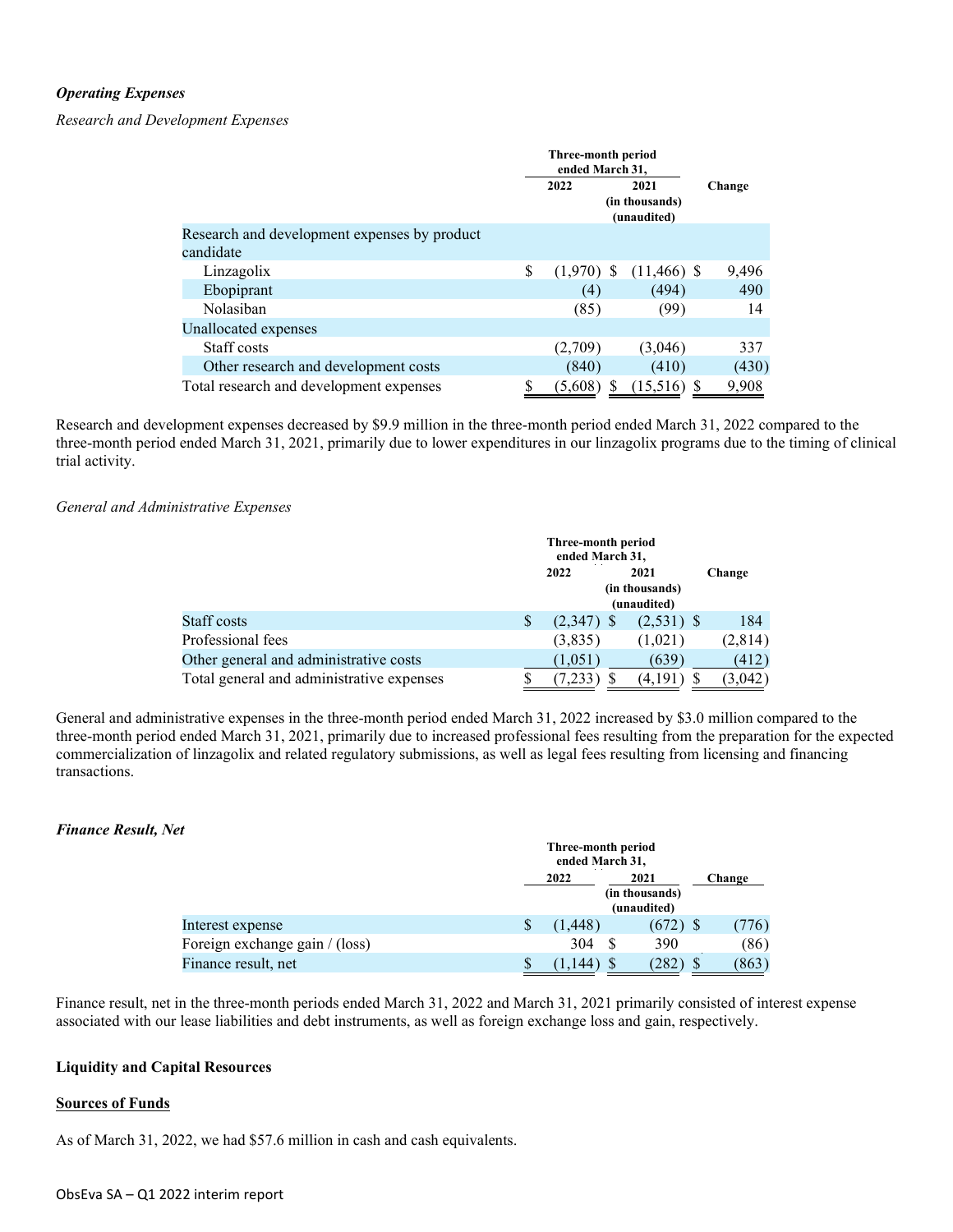Since our inception, we have not generated any revenue and have incurred net losses and negative cash flows from our operations. We have funded our operations primarily through the sale of equity, debt financing and license of our product candidates. From inception through March 31, 2022, we raised an aggregate of \$447.2 million of net proceeds from the sale of equity securities, through public and private offerings and our at-the-market programs. In July 2021, we received \$25.0 million from Organon in connection with the licensing agreement for ebopiprant. In February 2022, we received EUR5.0 million from Theramex in connection with the licensing agreement for linzagolix. As of March 31, 2022, we have borrowed \$42.0 million under our Securities Purchase Agreement with JGB, a portion of which was used to fully retire our prior credit facility, or the Oxford Credit Facility, with Oxford Finance LLC in October 2021.

#### *Securities Purchase Agreement*

On October 12, 2021, we entered into the Securities Purchase Agreement with JGB, which is structured to provide up to \$135 million in borrowing capacity, available in nine tranches. We received gross proceeds of \$30 million at closing and used the proceeds to repay all amounts outstanding under the Oxford Credit Facility. Upon payoff, the Oxford Credit Facility was terminated and the security interests in our assets that secured the Oxford Credit Facility were released.

On January 28, 2022, we entered into an amendment agreement and an amended and restated securities purchase agreement, or the Amendment Agreements, with JGB to amend the Securities Purchase Agreement. The Amendment Agreements adjusted the principal balance payable at maturity for the notes to be issued in the second tranche to \$10.5 million (\$975,000 of original issue discount) and the conversion price for the notes to be issued in the second tranche to a price of \$1.66 per common share, and accelerated the issuance of the second tranche to January 28, 2022. In addition, as adjusted pursuant to the Amendment Agreements, we issued a warrant to purchase 1,018,716 of our common shares at an exercise price of \$1.87 per share. Additionally, JGB waived certain conditions required to be met to fund the second tranche, including that our volume-weighted average price could not be below \$3.00 per share for five or more trading days during the 30 days prior to the funding date for the second tranche, in exchange for a payment of \$1.25 million and the amended terms for the notes and warrants to be issued in the second tranche In connection with the Amendment Agreements, we received net proceeds of \$8.25 million from the second tranche, after accounting for expenses and the \$1.25 million waiver payment to JGB.

We are able to potentially receive gross proceeds of \$16.725 million from the third tranche and \$13.125 million from each remaining tranche thereafter pursuant to the Securities Purchase Agreement. The third tranche will be funded in May 2022 and each subsequent tranche will be funded 90 days after the preceding tranche. The subsequent tranches under the Securities Purchase Agreement will be available subject to us meeting certain conditions, including, among others, that our volume-weighted average price is not below \$3.00 per share for five or more trading days during the 30 days prior to a tranche funding date and that our shareholders approve, for purposes of complying with Nasdaq listing rules, the issuance of shares upon conversion of the notes or exercise of the warrants issued under the Securities Purchase Agreement. Our annual general meeting at which our shareholders will vote for purposes of complying with Nasdaq listing rules is expected to be held on May 18, 2022. However, even if we satisfy this condition, as of May 17, 2022, we have not met the minimum stock price condition for the third tranche; as a result, the third tranche and each subsequent tranche thereafter will not be available unless JGB waives the minimum stock price condition.

The Securities Purchase Agreement is secured by an account control agreement in favor of JGB, and we are obligated to maintain a minimum cash amount of \$25.0 million in such deposit account, subject to additional incremental increases totaling \$27.0 million in aggregate depending on the amount of debt outstanding under the Securities Purchase Agreement. Each tranche under the Securities Purchase Agreement will bear interest at a rate of 9.5% per year, payable monthly, and will be issued with an original issue discount of 4.75%. Each tranche under the Securities Purchase Agreement will mature three years from the date of issuance, unless earlier converted or prepaid in accordance with their terms. At each tranche, we will also issue to JGB warrants to purchase our common shares in an amount equal to 20% of the funded amount for such tranche. The warrants will be exercisable at a price of \$3.67 per share and will have a four year term from the date of issuance. The Securities Purchase Agreement includes affirmative and negative covenants applicable to us and our subsidiaries. The affirmative covenants include, among other things, requirements to file certain financial reports with the SEC, maintain insurance coverage and satisfy certain requirements regarding deposit accounts. Further, subject to certain exceptions, the Securities Purchase Agreement contains customary negative covenants limiting our ability to, among other things, transfer or sell certain assets, consummate mergers or acquisitions, allow changes in business, incur additional indebtedness, create liens, pay dividends or make other distributions and make investments. As of March 31, 2022, we were in compliance with our covenants.

#### *ATM Program*

During the three-month period ended March 31, 2022, we sold a total of 3,743,911 treasury shares at an average price of \$1.51 per share, as part of our prior and current at-the-market (ATM) programs, and received net cash proceeds of \$5.5 million after deducting \$0.2 million of directly-related issuance costs.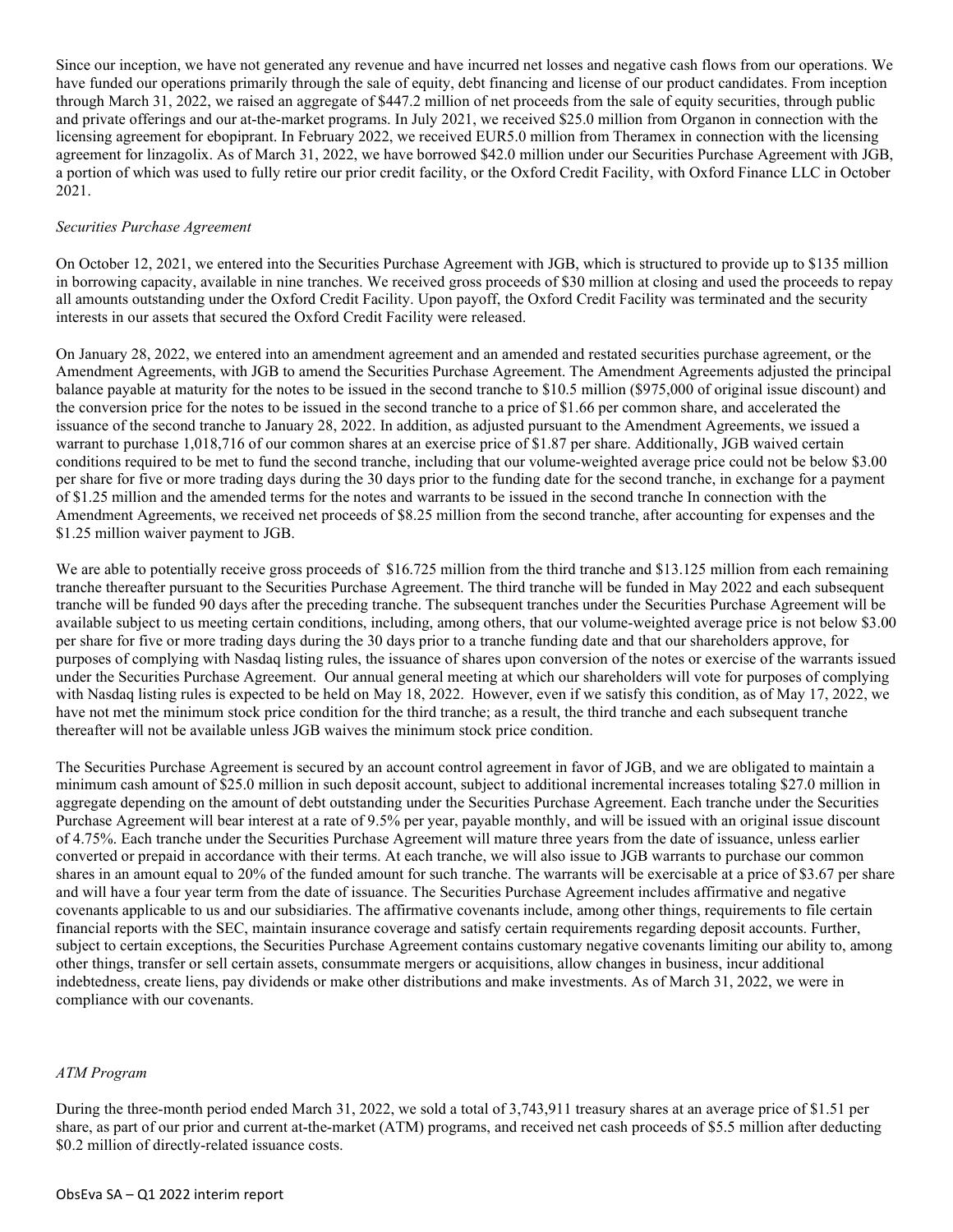#### *License Agreements*

In February 2022, we entered into a licensing agreement with Theramex for the commercialization and further development of linzagolix across global markets outside of the U.S., Canada and Asia. Under the terms of the agreement, Theramex has the exclusive right to commercialize linzagolix in women's health indications (with the express exclusion of any oncology indications). Under the terms of the agreement, we are entitled to receive royalties of a mid-thirties percentage on commercial sales, which includes the cost of goods sold to Theramex. Furthermore, the agreement contains up to EUR72.75 million in upfront and milestone payments, including EUR5 million to be paid at signing, up to EUR13.75 million in development and commercial milestones and up to EUR54 million in sales-based milestones.

#### **Material Cash Requirements**

Our primary uses of cash are to fund operating expenses, primarily research and development expenditures. Cash used to fund operating expenses is impacted by the timing of when we pay these expenses, as reflected in the change in our outstanding accounts payable and accrued expenses. As of March 31, 2022, other than our Securities Purchase Agreement with JGB, we have no other ongoing material financing commitments, such as lines of credits or guarantees.

We expect our expenses to remain significant in connection with our ongoing activities, particularly as we continue the research and development of, continue or initiate clinical trials of, and seek marketing approval for, our product candidates. In addition, if we obtain marketing approval for any of our product candidates, we expect to incur significant commercialization expenses related to program sales, marketing, manufacturing and distribution to the extent that such sales, marketing and distribution are not the responsibility of potential collaborators. Furthermore, we expect to continue to incur additional costs associated with operating as a public company. Accordingly, we will need to obtain substantial additional funding in connection with our continuing operations. If we are unable to raise capital when needed or on attractive terms, we could be forced to delay, reduce or eliminate our research and development programs or future commercialization efforts.

We have incurred recurring losses since inception, including net losses of \$11.8 million for the three-month period ended March 31, 2022. As of March 31, 2022, we had accumulated losses of \$479.6 million, out of which \$30.6 million were offset with share premium. We expect to continue to generate operating losses for the foreseeable future. As of March 31, 2022, we had cash and cash equivalents of \$57.6 million. We have prepared our consolidated financial statements assuming that we will continue as a going concern which contemplates the continuity of operations, realization of assets and the satisfaction of liabilities in the ordinary course of business. To date, we have funded our operations through equity and debt offerings and through payments from licensors. We believe that our current cash and cash equivalents are only sufficient to fund our operating expenses into the fourth quarter of 2022 and this raises substantial doubt about our ability to continue as a going concern. These factors individually and collectively indicate that a material uncertainty exists that may cast significant doubt about our ability to continue as a going concern within one year from the date of the issuance of the consolidated financial statements. Our future viability is dependent on our ability to raise additional capital to finance our future operations. We have an active ATM program and can potentially raise funds through equity or debt offerings. The sale of additional equity may dilute existing shareholders and newly issued shares may contain senior rights and preferences compared to currently outstanding common shares. Issued debt securities may contain covenants and limit our ability to pay dividends or make other distributions to shareholders. We may receive future milestone payments from licensors but that is dependent on achieving certain regulatory or commercial milestones that may never happen. We may seek additional funding through public or private financings, debt financing or collaboration agreements. The inability to obtain funding, as and when needed, would have a negative impact on our financial condition and ability to pursue our business strategies. If we are unable to obtain the required funding to run our operations and to develop and commercialize our product candidates, we could be forced to delay, reduce or eliminate some or all of our research and development programs, product portfolio expansion or commercialization efforts, which could adversely affect our business prospects, or we may be unable to continue operations. Management continues to explore options to obtain additional funding, including through collaborations with third parties related to the future potential development and/or commercialization of our product candidates. However, there is no assurance that we will be successful in raising funds, closing a collaboration agreement, obtaining sufficient funding on terms acceptable to us, or if at all, which could have a material adverse effect on our business, results of operations and financial conditions. We have based these estimates on assumptions that may prove to be wrong, and we could exhaust our available capital resources sooner than we currently expect.

Our future material cash requirements will depend on many factors, including:

- the scope, progress, results and costs of our ongoing and planned nonclinical studies and clinical trials for our product candidates;
- the cost and timing of ongoing and planned manufacturing activities including active pharmaceutical ingredient and drug product pharmaceutical development and clinical trial supplies production for linzagolix and nolasiban;
- the timing and amount of milestone and royalty payments we are required to make under our license agreements;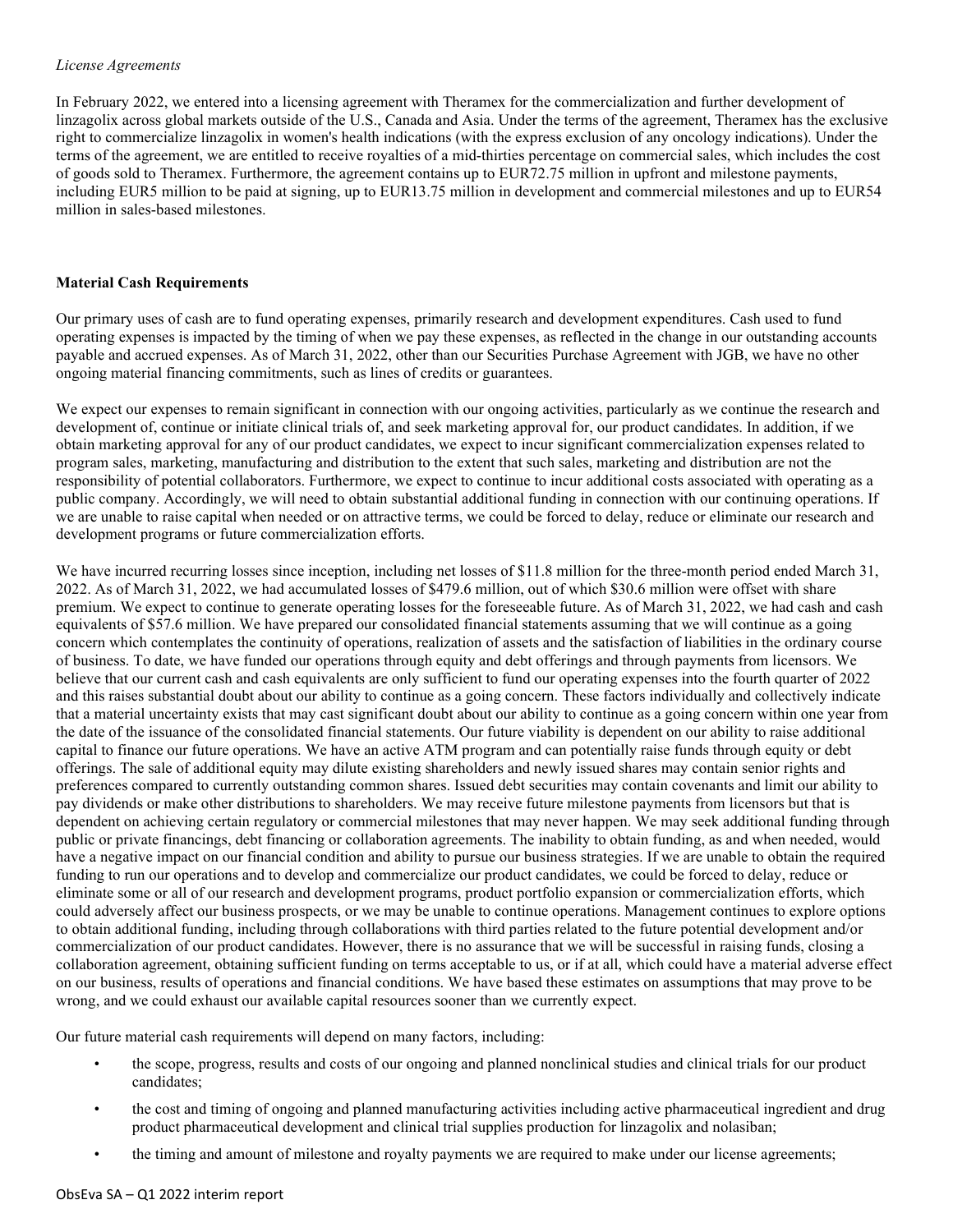- the extent to which we in-license or acquire other product candidates and technologies;
- the number and development requirements of other product candidates that we may pursue;
- the costs, timing and outcome of regulatory review of our product candidates;
- the costs and timing of future commercialization activities, including drug manufacturing, marketing, sales and distribution, for any of our product candidates for which we receive marketing approval;
- the revenue, if any, received from commercial sales of our product candidates for which we receive marketing approval;
- our ability to establish strategic collaborations; and
- the costs and timing of preparing, filing and prosecuting patent applications, maintaining and enforcing our intellectual property rights and defending any intellectual property-related claims.

Identifying potential product candidates and conducting nonclinical studies and clinical trials is a time-consuming, expensive and uncertain process that takes many years to complete, and we may never generate the necessary data or results required to obtain marketing approval and achieve product sales. In addition, our product candidates, if approved, may not achieve commercial success. Our revenue, if any, will be derived from sales of products. We may be unable to commercialize our product candidates and derive revenue from sales of products, on a timely basis or at all.

Until such time that we can generate substantial product revenue, if ever, we may finance our cash needs through a combination of equity offerings, debt financings, collaborations, strategic alliances and licensing arrangements.

To the extent that we raise additional capital through the sale of equity or convertible debt securities, shareholder ownership interest may be diluted, and the terms of any additional securities may include liquidation or other preferences that adversely affect the rights of shareholders. Debt financing, if available, may involve agreements that include covenants limiting or restricting our ability to take specific actions, such as incurring additional debt, making capital expenditures or declaring dividends.

If we raise funds through additional collaborations, strategic alliances or licensing arrangements with third parties, such as our licensing agreements with Organon for ebopiprant and Theramex for linzagolix, we may have to relinquish valuable rights to our technologies, future revenue streams, research programs or product candidates, or to grant licenses on terms that may not be favorable to us.

If we are unable to raise additional funds through equity or debt financings when needed, we may be required to delay, limit, reduce or terminate our product development or future commercialization efforts, or grant rights to develop and market product candidates that we would otherwise prefer to develop and market ourselves.

The following table shows a summary of our cash flows for the three-month periods ended March 31, 2022 and March 31, 2021:

|                                                  | Three-month period<br>ended March 31, |                                       |    |           |
|--------------------------------------------------|---------------------------------------|---------------------------------------|----|-----------|
|                                                  |                                       | 2022<br>(in thousands)<br>(unaudited) |    | 2021      |
| Cash and cash equivalents at beginning of period | S                                     | 54,734                                | -S | 31,183    |
| Net cash used in operating activities            |                                       | (15,251)                              |    | (21, 335) |
| Net cash from investing activities               |                                       | 5,687                                 |    | (4)       |
| Net cash from financing activities               |                                       | 12,194                                |    | 58,370    |
| Effect of exchange rates                         |                                       | 189                                   |    | (216)     |
| Cash and cash equivalents at end of period       |                                       | 57,553                                |    | 67,998    |

#### *Operating Activities*

Net cash used in operating activities consists of net loss before tax adjusted for changes in net working capital, or current assets less current liabilities, and for non-cash items such as depreciation and amortization and the value of share-based compensation.

During the three-month period ended March 31, 2022, cash used in operating activities was \$15.3 million, primarily as the result of our net loss before tax of \$11.7 million, as adjusted for non-cash items and changes in net working capital. Changes in net working capital included primarily a \$4.4 million decrease in other payables and current liabilities as well as a \$2.6 million increase in other receivables both due to the invoicing schedules of our main vendors and the progress made on our clinical trials.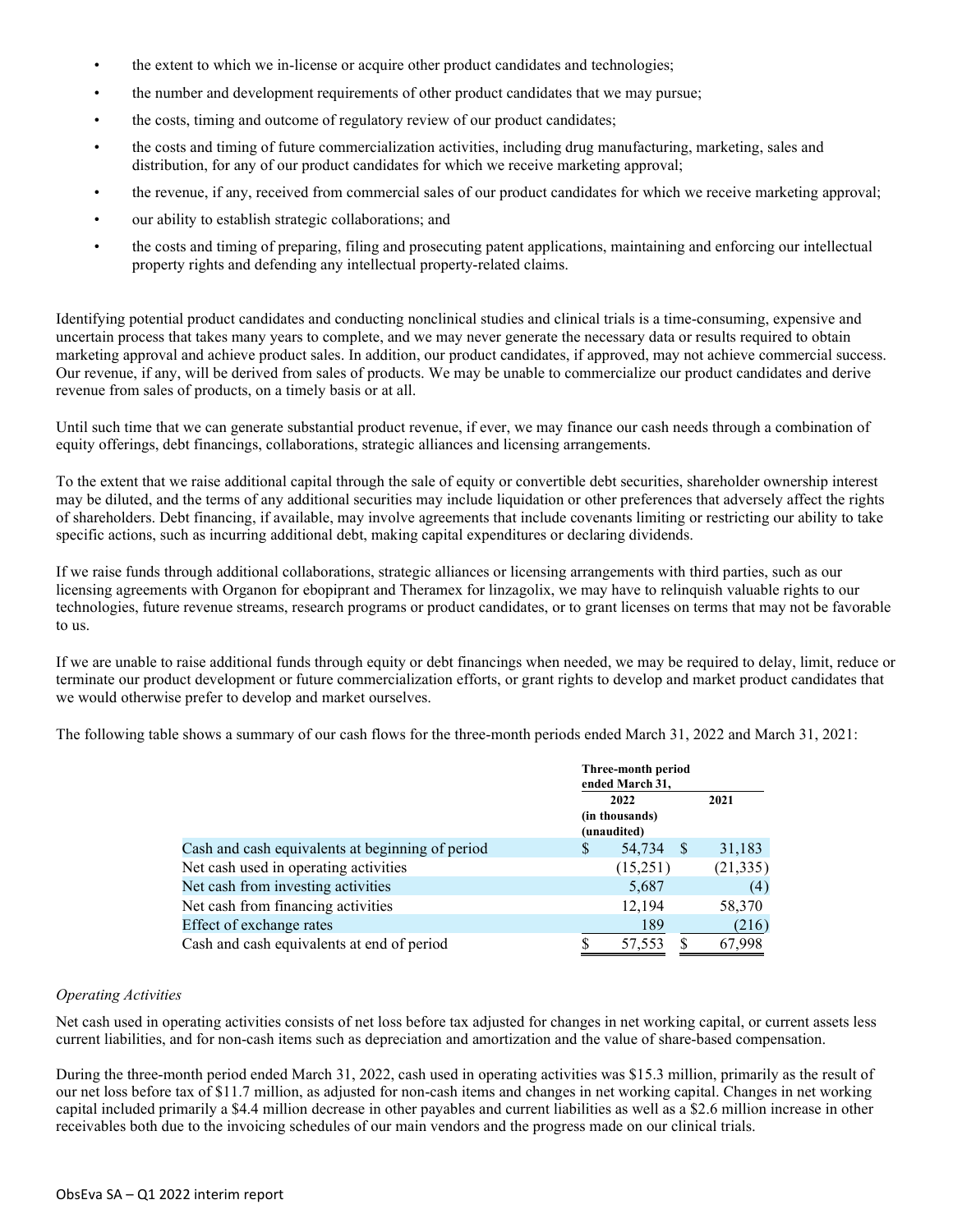#### *Investing Activities*

During the three-month period ended March 31, 2022, net cash from investing activities consisted primarily of the proceeds from our license agreement with Theramex to support the commercialization and market introduction of linzagolix across global markets outside of the U.S., Canada and Asia that resulted in the derecognition of the related intangible asset.

#### *Financing Activities*

During the three-month period ended March 31, 2022, net cash from financing activities consisted primarily of the proceeds from the sales of treasury shares under our current ATM program and the second tranche under the Securities Purchase Agreement with JGB. For the three-month period ended March 31, 2021, net cash from financing activities consisted primarily of the proceeds from the sales of treasury shares under our prior and current ATM programs.

#### **Main Contractual Obligations and Commitments**

Under our license agreements with Kissei and Merck Serono, we may be required to pay royalties in the future. In addition, pursuant to the Kissei license and supply agreement, we have agreed to make aggregate milestone payments of up to \$63.0 million upon the achievement of specified developmental milestones, such as the initiation of clinical trials and receipt of regulatory approvals, out of which \$10.0 million were already paid as of March 31, 2022. With respect to any product we commercialize under the Kissei license and supply agreement, we have agreed to make additional aggregate milestone payments of up to \$125.0 million to Kissei upon the achievement of specified commercial milestones.

We enter into contracts in the normal course of business with clinical research organizations for clinical trials, nonclinical studies, manufacturing and other services and products for operating purposes. These contracts generally provide for termination upon notice, and we believe that our non-cancelable obligations under these agreements are not material.

#### **Critical Accounting Policies and Significant Judgments and Estimates**

Our management's discussion and analysis of our financial condition and results of operations is based on our consolidated interim financial statements, which we have prepared in accordance with International Accounting Standard 34 Interim Financial Reporting as issued by the International Accounting Standards Board (IASB).

With the exception of the recent accounting pronouncements described below, the accounting policies used in the preparation and presentation of these consolidated interim financial statements are consistent with those used in the consolidated financial statements for the year ended December 31, 2021, which should be read in conjunction with these consolidated interim financial statements and management's discussion and analysis as they provide an update of previously reported information.

The preparation of our consolidated interim financial statements requires us to make estimates and assumptions that affect the reported amounts of revenues, expenses, assets, liabilities and disclosure of contingent liabilities at the date of the interim financial statements. We base our estimates and assumptions on historical experience and other factors that we believe to be reasonable under the circumstances. We evaluate our estimates and assumptions on an ongoing basis. Our actual results may differ from these estimates.

#### **Recent Accounting Pronouncements**

The adoption of International Financial Reporting Standards (IFRS) as issued by the IASB and interpretations issued by the IFRS interpretations committee that are effective for the first time for the financial year beginning on or after January 1, 2022 had no material impact on our financial position.

#### **JOBS Act Exemption**

In April 2012, the U.S. Jumpstart Our Business Startups Act of 2012, or the JOBS Act, was enacted. Section 107 of the JOBS Act provides that an "emerging growth company" can take advantage of the extended transition period provided in Section 7(a)(2)(B) of the U.S. Securities Act of 1933, as amended for complying with new or revised accounting standards. Thus, an emerging growth company can delay the adoption of certain accounting standards until those standards would otherwise apply to private companies. We have irrevocably elected not to avail ourselves of this extended transition period and, as a result, we will adopt new or revised accounting standards on the relevant dates on which adoption of such standards is required for other public companies.

As an emerging growth company, subject to certain conditions, we are relying on certain of exemptions under the JOBS Act, including without limitation, (1) providing an auditor's attestation report on our system of internal controls over financial reporting pursuant to Section 404(b) of the Sarbanes-Oxley Act and (2) complying with any requirement that may be adopted by the Public Company Accounting Oversight Board regarding mandatory audit firm rotation or a supplement to the auditor's report providing additional information about the audit and the financial statements, known as the auditor discussion and analysis. We will remain an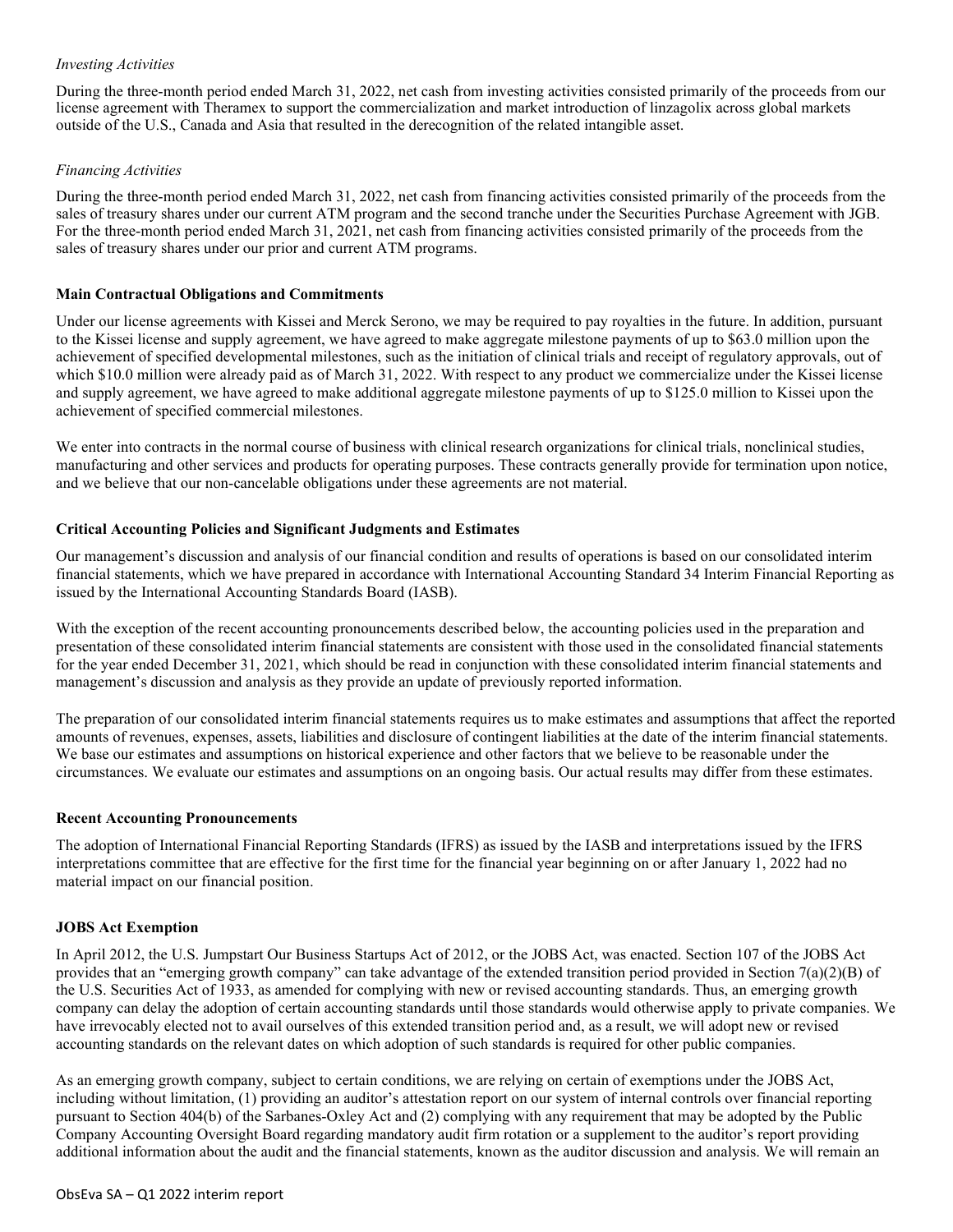emerging growth company until the earlier to occur of (1) the last day of the fiscal year (a) following the fifth anniversary of the completion of our initial public offering in January 2017, (b) in which we have total annual gross revenues of at least \$1.07 billion or (c) in which we are deemed to be a "large accelerated filer" under the rules of the U.S. Securities and Exchange Commission (SEC), which means the market value of our common shares that is held by non-affiliates exceeds \$700 million as of the prior June 30, and (2) the date on which we have issued more than \$1.0 billion in non-convertible debt during the prior three-year period. As of March 31, 2022, we have not met any of these criteria. We will be an "emerging growth company" until December 31, 2022.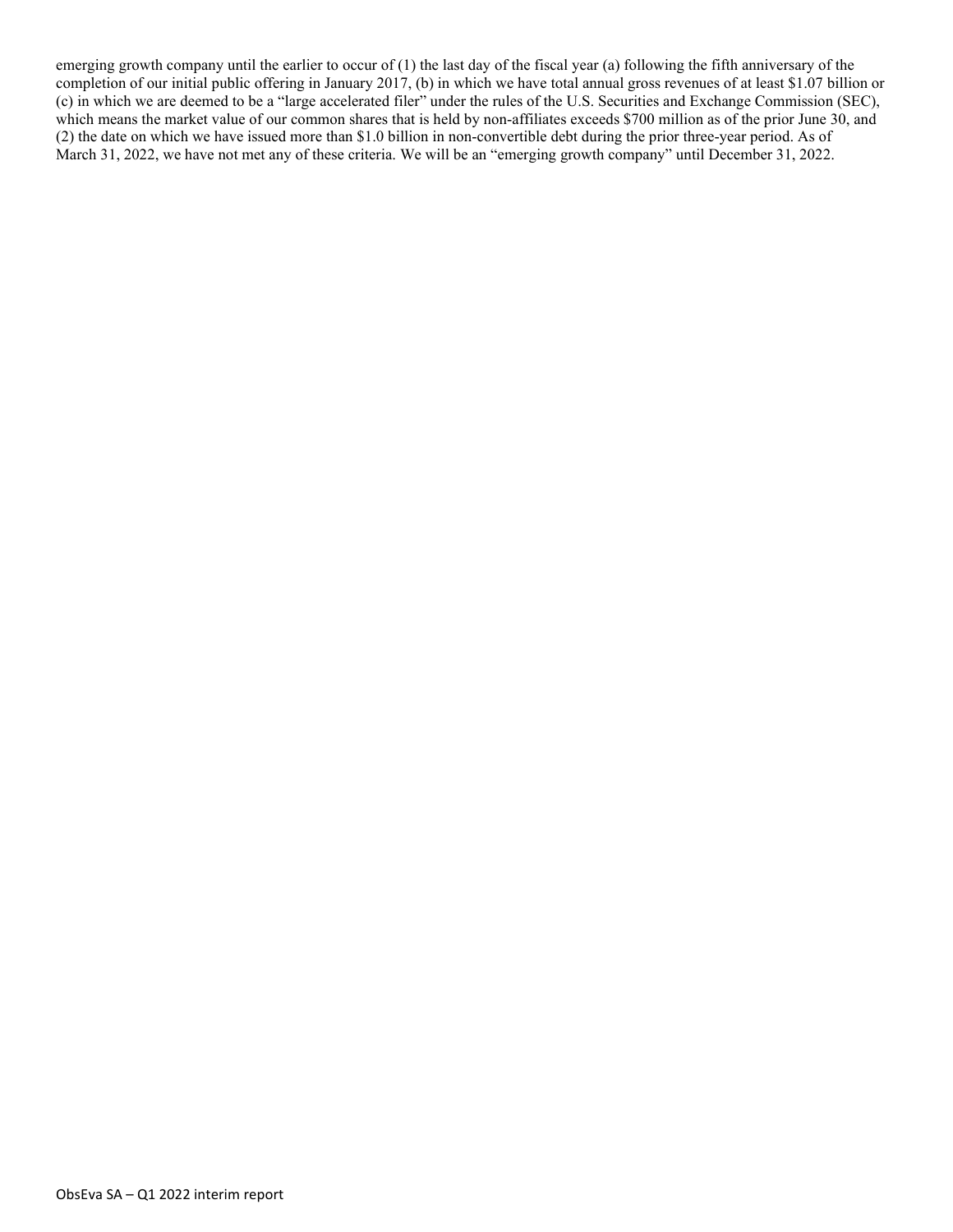#### **Cautionary Statement Regarding Forward-Looking Statements**

Forward-looking statements appear in a number of places in this discussion and analysis and include, but are not limited to, statements regarding our intent, belief or current expectations. Many of the forward-looking statements contained in this discussion and analysis can be identified by the use of forward-looking words such as "anticipate", "believe", "continue", "could", "estimate", "expect", "intend", "may", "might", "ongoing", "objective", "plan", "potential", "predict", "should", "will" and "would", or the negative of these and similar expressions. Forward-looking statements are based on our management's beliefs and assumptions and on information currently available to our management. Such statements are subject to risks and uncertainties, and actual results may differ materially from those expressed or implied in the forward-looking statements due to various factors, including, but not limited to :

- the success, cost, timing and potential indications of our product candidates' development activities and clinical trials, including our ongoing and future trials of linzagolix and nolasiban;
- our or our partners' ability to obtain and maintain regulatory approval of our product candidates, including linzagolix, ebopiprant and nolasiban, in any of the indications for which we or our partners plan to develop them, and any related restrictions, limitations or warnings in the label of an approved product;
- our ability to continue as a going concern and to obtain funding for our operations, including funding necessary to complete the clinical trials of any of our product candidates, and the terms on which we are able to raise that additional capital;
- the availability of funds under our convertible note financing agreement or any future financing arrangement;
- our plans to research, develop and commercialize our product candidates;
- the timing of our regulatory filings for our product candidates;
- the clinical utility of our product candidates;
- the size and growth potential of the markets for our product candidates;
- our commercialization, marketing and manufacturing capabilities and strategy;
- our expectations regarding our ability to obtain and maintain intellectual property protection for our product candidates and our ability to operate our business without infringing on the intellectual property rights of others;
- the timing and amount of milestone and royalty payments we are required to make or that we may receive under our license agreements;
- our ability to attract and retain qualified employees and key personnel;
- our ability to contract with third-party suppliers and manufacturers and their ability to perform adequately;
- the activities of our competitors and the success of competing therapies that are or become available;
- our plans to in-license or acquire additional product candidates;
- how long we will qualify as an emerging growth company or a foreign private issuer;
- our estimates regarding future revenue, expenses and needs for additional financing;
- our ability to build our commercialization organization;
- the duration, severity and impact on our operations and clinical trials of the COVID-19 pandemic or other geopolitical events;
- regulatory developments in the United States and foreign countries; and
- other risks and uncertainties, including those listed in the Annual Report, titled "Item 3.D—Risk Factors".

Forward-looking statements speak only as of the date they are made. Furthermore, if our forward-looking statements prove to be inaccurate, the inaccuracy may be material. In light of the significant uncertainties in these forward-looking statements, you should not regard these statements as a representation or warranty by us or any other person that we will achieve our objectives and plans in any specified time frame or at all. We do not undertake any obligation to update them in light of new information or future developments or to release publicly any revisions to these statements in order to reflect later events or circumstances or to reflect the occurrence of unanticipated events, except as required by law.